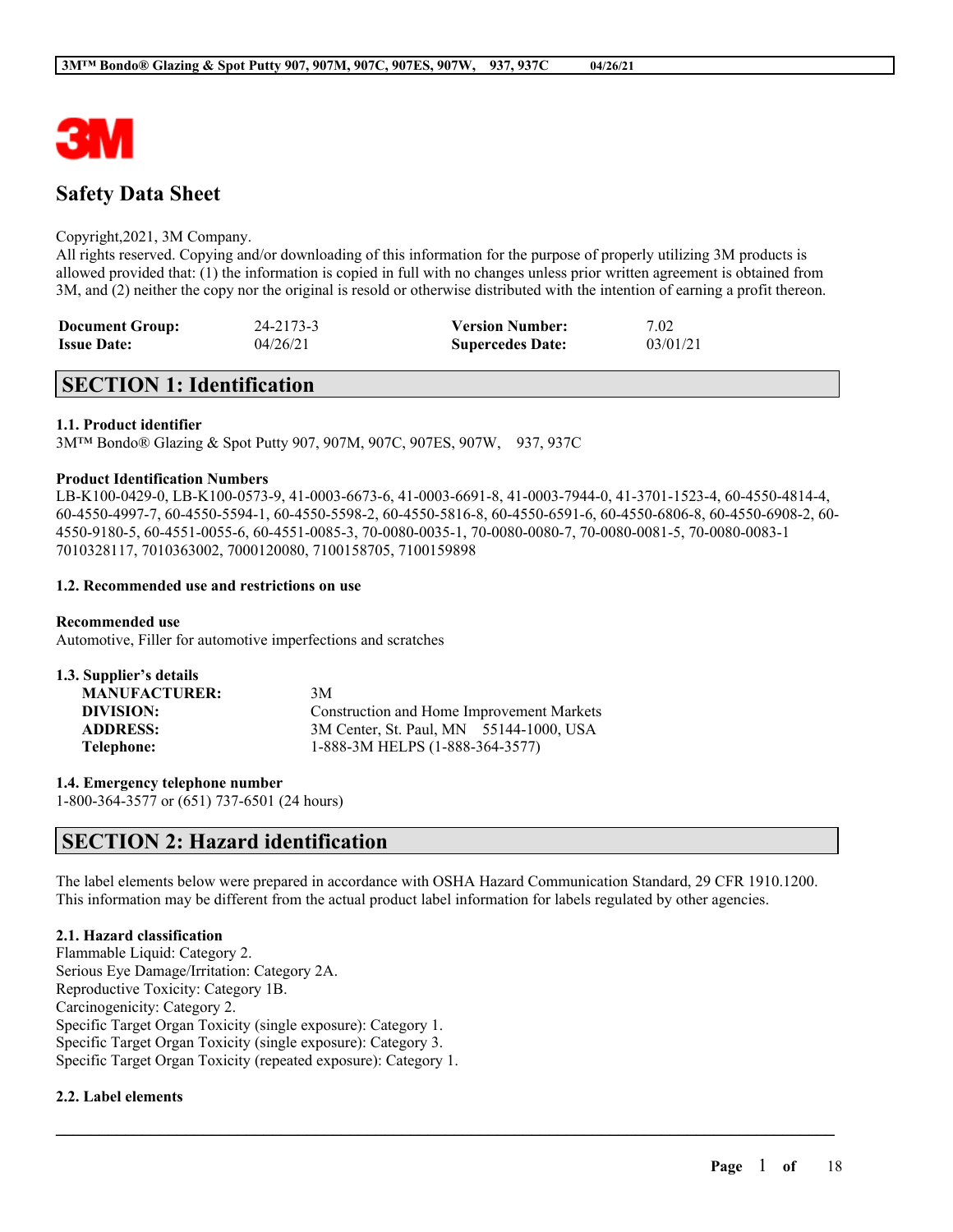**Signal word** Danger

#### **Symbols**

Flame | Exclamation mark | Health Hazard |

#### **Pictograms**



**Hazard Statements** Highly flammable liquid and vapor.

Causes serious eye irritation. May cause drowsiness or dizziness. May damage fertility or the unborn child. Suspected of causing cancer.

Causes damage to organs: sensory organs |

Causes damage to organs through prolonged or repeated exposure: nervous system | respiratory system |

May cause damage to organs through prolonged or repeated exposure: sensory organs

#### **Precautionary Statements General:**

Keep out of reach of children.

#### **Prevention:**

Obtain special instructions before use. Do not handle until all safety precautions have been read and understood. Keep away from heat/sparks/open flames/hot surfaces. - No smoking. Ground/bond container and receiving equipment. Use only non-sparking tools. Take precautionary measures against static discharge. Keep container tightly closed. Use explosion-proof electrical/ventilating/lighting equipment. Do not breathe dust/fume/gas/mist/vapors/spray. Use only outdoors or in a well-ventilated area. Wear protective gloves and eye/face protection. Do not eat, drink or smoke when using this product. Wash thoroughly after handling.

#### **Response:**

IF INHALED: Remove person to fresh air and keep comfortable for breathing. IF ON SKIN (or hair): Take off immediately all contaminated clothing. Rinse skin with water/shower. IF IN EYES: Rinse cautiously with water for several minutes. Remove contact lenses, if present and easy to do. Continue rinsing.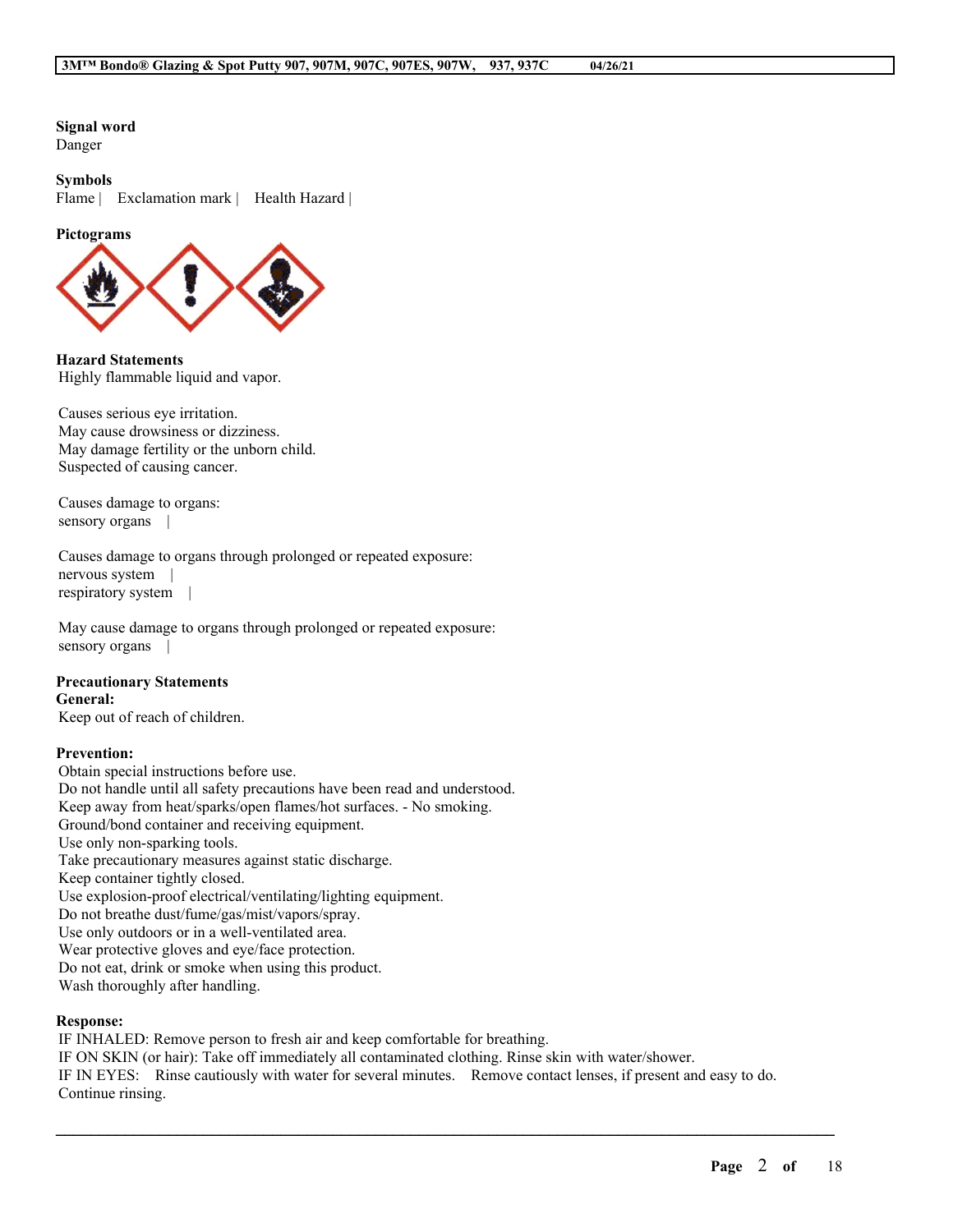If eye irritation persists: Get medical advice/attention.

IF exposed or concerned: Get medical advice/attention.

In case of fire: Use a fire fighting agent suitable for flammable liquids such as dry chemical or carbon dioxide to extinguish.

### **Storage:**

Store in a well-ventilated place. Keep cool. Keep container tightly closed. Store locked up.

### **Disposal:**

Dispose of contents/container in accordance with applicable local/regional/national/international regulations.

3% of the mixture consists of ingredients of unknown acute oral toxicity. 3% of the mixture consists of ingredients of unknown acute dermal toxicity. 3% of the mixture consists of ingredients of unknown acute inhalation toxicity.

# **SECTION 3: Composition/information on ingredients**

| Ingredient                 | <b>C.A.S. No.</b> | $%$ by Wt                   |
|----------------------------|-------------------|-----------------------------|
| Talc                       | 14807-96-6        | $30 -$<br>60 Trade Secret * |
| MAGNESIUM CARBONATE        | 546-93-0          | 30 Trade Secret *<br>$10 -$ |
| Xylene                     | 1330-20-7         | 12 Trade Secret *<br>$6 -$  |
| 1-methoxy-2-propyl acetate | $108 - 65 - 6$    | 7 Trade Secret *<br>$3 -$   |
| 2-Butoxyethanol            | $111 - 76 - 2$    | 7 Trade Secret *<br>$3 -$   |
| <b>NITROCELLULOSE</b>      | 9004-70-0         | 7 Trade Secret *<br>$3 -$   |
| Acetone                    | $67 - 64 - 1$     | 5 Trade Secret *<br>$1 -$   |
| Iron Oxide (FE2O3)         | 1309-37-1         | 5 Trade Secret *<br>$1 -$   |
| Isopropyl Alcohol          | $67 - 63 - 0$     | 5 Trade Secret *            |
| Methyl isobutyl ketone     | $108 - 10 - 1$    | 5 Trade Secret *<br>$1 -$   |
| Alkyd Resin                | Trade Secret*     | 5 Trade Secret *<br>$1 -$   |
| Ethylbenzene               | $100 - 41 - 4$    | 4 Trade Secret *<br>$1 -$   |
| CHLORITE (MINERAL)         | 1318-59-8         | < 3 Trade Secret *          |
| DIBUTYL PHTHALATE          | 84-74-2           | $0.5 - 1.5$ Trade Secret *  |
| <b>LIMESTONE</b>           | 1317-65-3         | $0.5 - 1.5$ Trade Secret *  |

\*The specific chemical identity and/or exact percentage (concentration) of this composition has been withheld as a trade secret.

# **SECTION 4: First aid measures**

#### **4.1. Description of first aid measures**

#### **Inhalation:**

Remove person to fresh air. If you feel unwell, get medical attention.

#### **Skin Contact:**

Immediately wash with soap and water. Remove contaminated clothing and wash before reuse. If signs/symptoms develop, get medical attention.

#### **Eye Contact:**

Immediately flush with large amounts of water for at least 15 minutes. Remove contact lenses if easy to do. Continue rinsing. Immediately get medical attention.

 $\mathcal{L}_\mathcal{L} = \mathcal{L}_\mathcal{L} = \mathcal{L}_\mathcal{L} = \mathcal{L}_\mathcal{L} = \mathcal{L}_\mathcal{L} = \mathcal{L}_\mathcal{L} = \mathcal{L}_\mathcal{L} = \mathcal{L}_\mathcal{L} = \mathcal{L}_\mathcal{L} = \mathcal{L}_\mathcal{L} = \mathcal{L}_\mathcal{L} = \mathcal{L}_\mathcal{L} = \mathcal{L}_\mathcal{L} = \mathcal{L}_\mathcal{L} = \mathcal{L}_\mathcal{L} = \mathcal{L}_\mathcal{L} = \mathcal{L}_\mathcal{L}$ 

#### **If Swallowed:**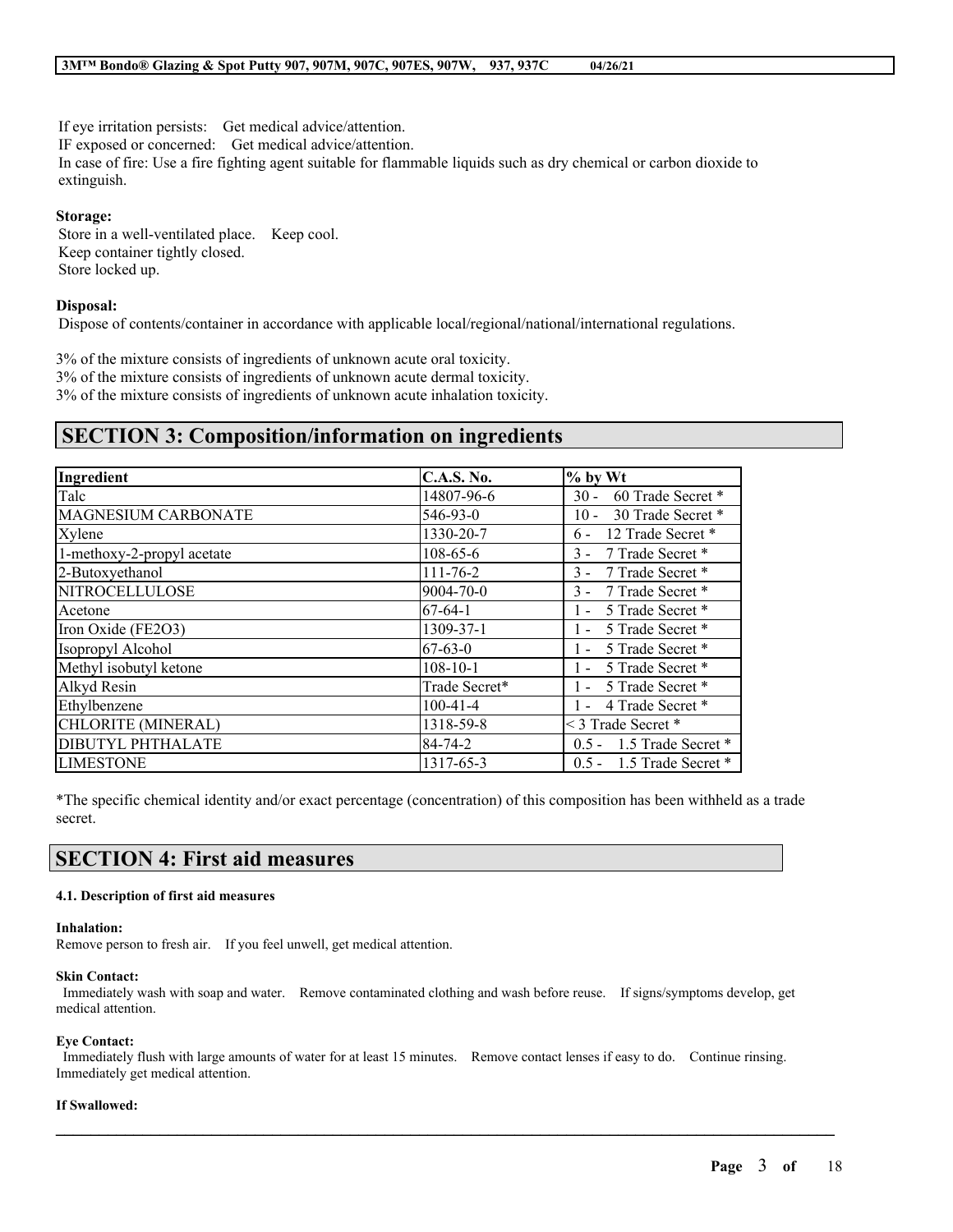Rinse mouth. If you feel unwell, get medical attention.

#### **4.2. Most important symptoms and effects, both acute and delayed**

Central nervous system depression (headache, dizziness, drowsiness, incoordination, nausea, slurred speech, giddiness, and unconsciousness). Target organ effects. See Section 11 for additional details. Target organ effects following prolonged or repeated exposure. See Section 11 for additional details.

#### **4.3. Indication of any immediate medical attention and special treatment required**

Not applicable

# **SECTION 5: Fire-fighting measures**

### **5.1. Suitable extinguishing media**

In case of fire: Use a fire fighting agent suitable for flammable liquids such as dry chemical or carbon dioxide to extinguish.

# **5.2. Special hazards arising from the substance or mixture**

Closed containers exposed to heat from fire may build pressure and explode.

# **5.3. Special protective actions for fire-fighters**

Water may not effectively extinguish fire; however, it should be used to keep fire-exposed containers and surfaces cool and prevent explosive rupture. Wear full protective clothing, including helmet, self-contained, positive pressure or pressure demand breathing apparatus, bunker coat and pants, bands around arms, waist and legs, face mask, and protective covering for exposed areas of the head.

# **SECTION 6: Accidental release measures**

### **6.1. Personal precautions, protective equipment and emergency procedures**

Evacuate area. Keep away from heat/sparks/open flames/hot surfaces. - No smoking. Use only non-sparking tools. Ventilate the area with fresh air. For large spill, or spills in confined spaces, provide mechanical ventilation to disperse or exhaust vapors, in accordance with good industrial hygiene practice. Warning! A motor could be an ignition source and could cause flammable gases or vapors in the spill area to burn or explode. Refer to other sections of this SDS for information regarding physical and health hazards, respiratory protection, ventilation, and personal protective equipment.

## **6.2. Environmental precautions**

Avoid release to the environment. For larger spills, cover drains and build dikes to prevent entry into sewer systems or bodies of water.

## **6.3. Methods and material for containment and cleaning up**

Cover spill area with a fire-extinguishing foam. Working from around the edges of the spill inward, cover with bentonite, vermiculite, or commercially available inorganic absorbent material. Mix in sufficient absorbent until it appears dry. Remember, adding an absorbent material does not remove a physical, health, or environmental hazard. Collect as much of the spilled material as possible using non-sparking tools. Place in a metal container approved for transportation by appropriate authorities. Clean up residue with an appropriate solvent selected by a qualified and authorized person. Ventilate the area with fresh air. Read and follow safety precautions on the solvent label and SDS. Seal the container. Dispose of collected material as soon as possible in accordance with applicable local/regional/national/international regulations.

# **SECTION 7: Handling and storage**

## **7.1. Precautions for safe handling**

Do not use in a confined area with minimal air exchange. Keep out of reach of children. Do not handle until all safety precautions have been read and understood. Keep away from heat/sparks/open flames/hot surfaces. - No smoking. Use only non-sparking tools. Take precautionary measures against static discharge. Do not breathe dust/fume/gas/mist/vapors/spray. Do not get in eyes, on skin, or on clothing. Do not eat, drink or smoke when using this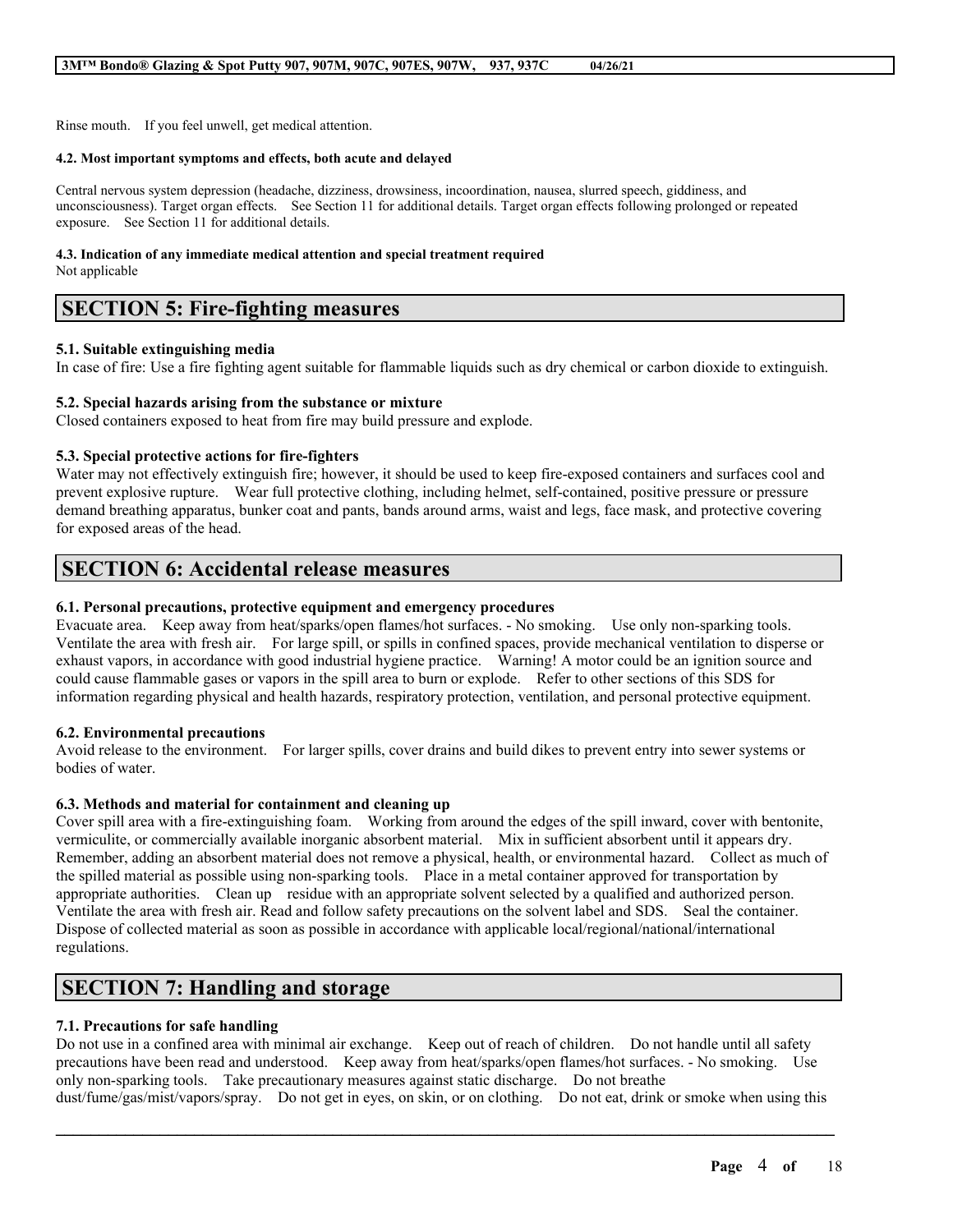product. Wash thoroughly after handling. Avoid release to the environment. Avoid contact with oxidizing agents (eg. chlorine, chromic acid etc.) Wear low static or properly grounded shoes. Use personal protective equipment (gloves, respirators, etc.) as required. To minimize the risk of ignition, determine applicable electrical classifications for the process using this product and select specific local exhaust ventilation equipment to avoid flammable vapor accumulation. Ground/bond container and receiving equipment if there is potential for static electricity accumulation during transfer.

#### **7.2. Conditions for safe storage including any incompatibilities**

Store in a well-ventilated place. Keep cool. Keep container tightly closed. Store away from heat. Store away from acids. Store away from oxidizing agents.

# **SECTION 8: Exposure controls/personal protection**

## **8.1. Control parameters**

#### **Occupational exposure limits**

If a component is disclosed in section 3 but does not appear in the table below, an occupational exposure limit is not available for the component.

| $100 - 41 - 4$<br>TWA:20 ppm<br><b>ACGIH</b><br>carcin.<br><b>OSHA</b><br>Ethylbenzene<br>$100 - 41 - 4$<br>TWA:435 mg/m3(100 ppm)<br>Methyl isobutyl ketone<br>$108 - 10 - 1$<br><b>ACGIH</b><br>TWA:20 ppm;STEL:75 ppm<br>carcin.<br><b>OSHA</b><br>Methyl isobutyl ketone<br>$108 - 10 - 1$<br>TWA:410 mg/m3(100 ppm)<br>1-methoxy-2-propyl acetate<br>$108 - 65 - 6$<br><b>AIHA</b><br>TWA:50 ppm<br>2-Butoxyethanol<br>111-76-2<br>ACGIH<br>TWA:20 ppm<br>carcin.<br>2-Butoxyethanol<br>111-76-2<br><b>OSHA</b><br><b>SKIN</b><br>TWA:240 mg/m3(50 ppm)<br>Iron Oxide (FE2O3)<br>1309-37-1<br>TWA(respirable fraction):5<br><b>ACGIH</b><br>mg/m3<br>carcin<br>TWA(as fume):10 mg/m3<br><b>OSHA</b><br>Iron Oxide (FE2O3)<br>1309-37-1<br><b>LIMESTONE</b><br>TWA(as total dust):15<br>1317-65-3<br><b>OSHA</b><br>mg/m3;TWA(respirable<br>fraction):5 mg/m3<br><b>ACGIH</b><br>1330-20-7<br>TWA:100 ppm; STEL:150 ppm $AA$ : Not class. as human<br>Xylene<br>carcin<br>Xylene<br><b>OSHA</b><br>TWA:435 mg/m3(100 ppm)<br>1330-20-7<br>TWA(respirable fraction):2<br>14807-96-6<br>Talc<br><b>ACGIH</b><br>mg/m3<br>carcin<br><b>OSHA</b><br><b>TWA</b><br>Talc<br>14807-96-6<br>concentration(respirable):0.1<br>$mg/m3(2.4$ millions of<br>particles/cu. ft.); TWA:20<br>millions of particles/cu. ft.<br>TWA(as total dust):15<br>MAGNESIUM CARBONATE<br>546-93-0<br><b>OSHA</b><br>mg/m3;TWA(respirable<br>fraction):5 mg/m3<br>$67 - 63 - 0$<br><b>ACGIH</b><br>TWA:200 ppm; STEL:400 ppm $AA$ : Not class. as human<br>Isopropyl Alcohol<br>carcin<br><b>OSHA</b><br>Isopropyl Alcohol<br>$67 - 63 - 0$<br>TWA:980 mg/m3(400 ppm)<br>$67 - 64 - 1$<br><b>ACGIH</b><br>TWA:250 ppm; STEL:500 ppm $AA$ : Not class. as human<br>Acetone<br>carcin | Ingredient   | <b>C.A.S. No.</b> | Agency      | Limit type               | <b>Additional Comments</b> |
|--------------------------------------------------------------------------------------------------------------------------------------------------------------------------------------------------------------------------------------------------------------------------------------------------------------------------------------------------------------------------------------------------------------------------------------------------------------------------------------------------------------------------------------------------------------------------------------------------------------------------------------------------------------------------------------------------------------------------------------------------------------------------------------------------------------------------------------------------------------------------------------------------------------------------------------------------------------------------------------------------------------------------------------------------------------------------------------------------------------------------------------------------------------------------------------------------------------------------------------------------------------------------------------------------------------------------------------------------------------------------------------------------------------------------------------------------------------------------------------------------------------------------------------------------------------------------------------------------------------------------------------------------------------------------------------------------------------------------------------------------------------|--------------|-------------------|-------------|--------------------------|----------------------------|
|                                                                                                                                                                                                                                                                                                                                                                                                                                                                                                                                                                                                                                                                                                                                                                                                                                                                                                                                                                                                                                                                                                                                                                                                                                                                                                                                                                                                                                                                                                                                                                                                                                                                                                                                                              | Ethylbenzene |                   |             |                          | A3: Confirmed animal       |
|                                                                                                                                                                                                                                                                                                                                                                                                                                                                                                                                                                                                                                                                                                                                                                                                                                                                                                                                                                                                                                                                                                                                                                                                                                                                                                                                                                                                                                                                                                                                                                                                                                                                                                                                                              |              |                   |             |                          |                            |
|                                                                                                                                                                                                                                                                                                                                                                                                                                                                                                                                                                                                                                                                                                                                                                                                                                                                                                                                                                                                                                                                                                                                                                                                                                                                                                                                                                                                                                                                                                                                                                                                                                                                                                                                                              |              |                   |             |                          | A3: Confirmed animal       |
|                                                                                                                                                                                                                                                                                                                                                                                                                                                                                                                                                                                                                                                                                                                                                                                                                                                                                                                                                                                                                                                                                                                                                                                                                                                                                                                                                                                                                                                                                                                                                                                                                                                                                                                                                              |              |                   |             |                          |                            |
|                                                                                                                                                                                                                                                                                                                                                                                                                                                                                                                                                                                                                                                                                                                                                                                                                                                                                                                                                                                                                                                                                                                                                                                                                                                                                                                                                                                                                                                                                                                                                                                                                                                                                                                                                              |              |                   |             |                          |                            |
|                                                                                                                                                                                                                                                                                                                                                                                                                                                                                                                                                                                                                                                                                                                                                                                                                                                                                                                                                                                                                                                                                                                                                                                                                                                                                                                                                                                                                                                                                                                                                                                                                                                                                                                                                              |              |                   |             |                          | A3: Confirmed animal       |
|                                                                                                                                                                                                                                                                                                                                                                                                                                                                                                                                                                                                                                                                                                                                                                                                                                                                                                                                                                                                                                                                                                                                                                                                                                                                                                                                                                                                                                                                                                                                                                                                                                                                                                                                                              |              |                   |             |                          |                            |
|                                                                                                                                                                                                                                                                                                                                                                                                                                                                                                                                                                                                                                                                                                                                                                                                                                                                                                                                                                                                                                                                                                                                                                                                                                                                                                                                                                                                                                                                                                                                                                                                                                                                                                                                                              |              |                   |             |                          | A4: Not class. as human    |
|                                                                                                                                                                                                                                                                                                                                                                                                                                                                                                                                                                                                                                                                                                                                                                                                                                                                                                                                                                                                                                                                                                                                                                                                                                                                                                                                                                                                                                                                                                                                                                                                                                                                                                                                                              |              |                   |             |                          |                            |
|                                                                                                                                                                                                                                                                                                                                                                                                                                                                                                                                                                                                                                                                                                                                                                                                                                                                                                                                                                                                                                                                                                                                                                                                                                                                                                                                                                                                                                                                                                                                                                                                                                                                                                                                                              |              |                   |             |                          |                            |
|                                                                                                                                                                                                                                                                                                                                                                                                                                                                                                                                                                                                                                                                                                                                                                                                                                                                                                                                                                                                                                                                                                                                                                                                                                                                                                                                                                                                                                                                                                                                                                                                                                                                                                                                                              |              |                   |             |                          |                            |
|                                                                                                                                                                                                                                                                                                                                                                                                                                                                                                                                                                                                                                                                                                                                                                                                                                                                                                                                                                                                                                                                                                                                                                                                                                                                                                                                                                                                                                                                                                                                                                                                                                                                                                                                                              |              |                   |             |                          |                            |
|                                                                                                                                                                                                                                                                                                                                                                                                                                                                                                                                                                                                                                                                                                                                                                                                                                                                                                                                                                                                                                                                                                                                                                                                                                                                                                                                                                                                                                                                                                                                                                                                                                                                                                                                                              |              |                   |             |                          | A4: Not class. as human    |
|                                                                                                                                                                                                                                                                                                                                                                                                                                                                                                                                                                                                                                                                                                                                                                                                                                                                                                                                                                                                                                                                                                                                                                                                                                                                                                                                                                                                                                                                                                                                                                                                                                                                                                                                                              |              |                   |             |                          |                            |
|                                                                                                                                                                                                                                                                                                                                                                                                                                                                                                                                                                                                                                                                                                                                                                                                                                                                                                                                                                                                                                                                                                                                                                                                                                                                                                                                                                                                                                                                                                                                                                                                                                                                                                                                                              |              |                   |             |                          |                            |
|                                                                                                                                                                                                                                                                                                                                                                                                                                                                                                                                                                                                                                                                                                                                                                                                                                                                                                                                                                                                                                                                                                                                                                                                                                                                                                                                                                                                                                                                                                                                                                                                                                                                                                                                                              |              |                   |             |                          |                            |
|                                                                                                                                                                                                                                                                                                                                                                                                                                                                                                                                                                                                                                                                                                                                                                                                                                                                                                                                                                                                                                                                                                                                                                                                                                                                                                                                                                                                                                                                                                                                                                                                                                                                                                                                                              |              |                   |             |                          |                            |
|                                                                                                                                                                                                                                                                                                                                                                                                                                                                                                                                                                                                                                                                                                                                                                                                                                                                                                                                                                                                                                                                                                                                                                                                                                                                                                                                                                                                                                                                                                                                                                                                                                                                                                                                                              |              |                   |             |                          |                            |
|                                                                                                                                                                                                                                                                                                                                                                                                                                                                                                                                                                                                                                                                                                                                                                                                                                                                                                                                                                                                                                                                                                                                                                                                                                                                                                                                                                                                                                                                                                                                                                                                                                                                                                                                                              | Acetone      | $67 - 64 - 1$     | <b>OSHA</b> | TWA:2400 mg/m3(1000 ppm) |                            |
| DIBUTYL PHTHALATE<br>84-74-2<br><b>ACGIH</b><br>TWA:5 $mg/m3$                                                                                                                                                                                                                                                                                                                                                                                                                                                                                                                                                                                                                                                                                                                                                                                                                                                                                                                                                                                                                                                                                                                                                                                                                                                                                                                                                                                                                                                                                                                                                                                                                                                                                                |              |                   |             |                          |                            |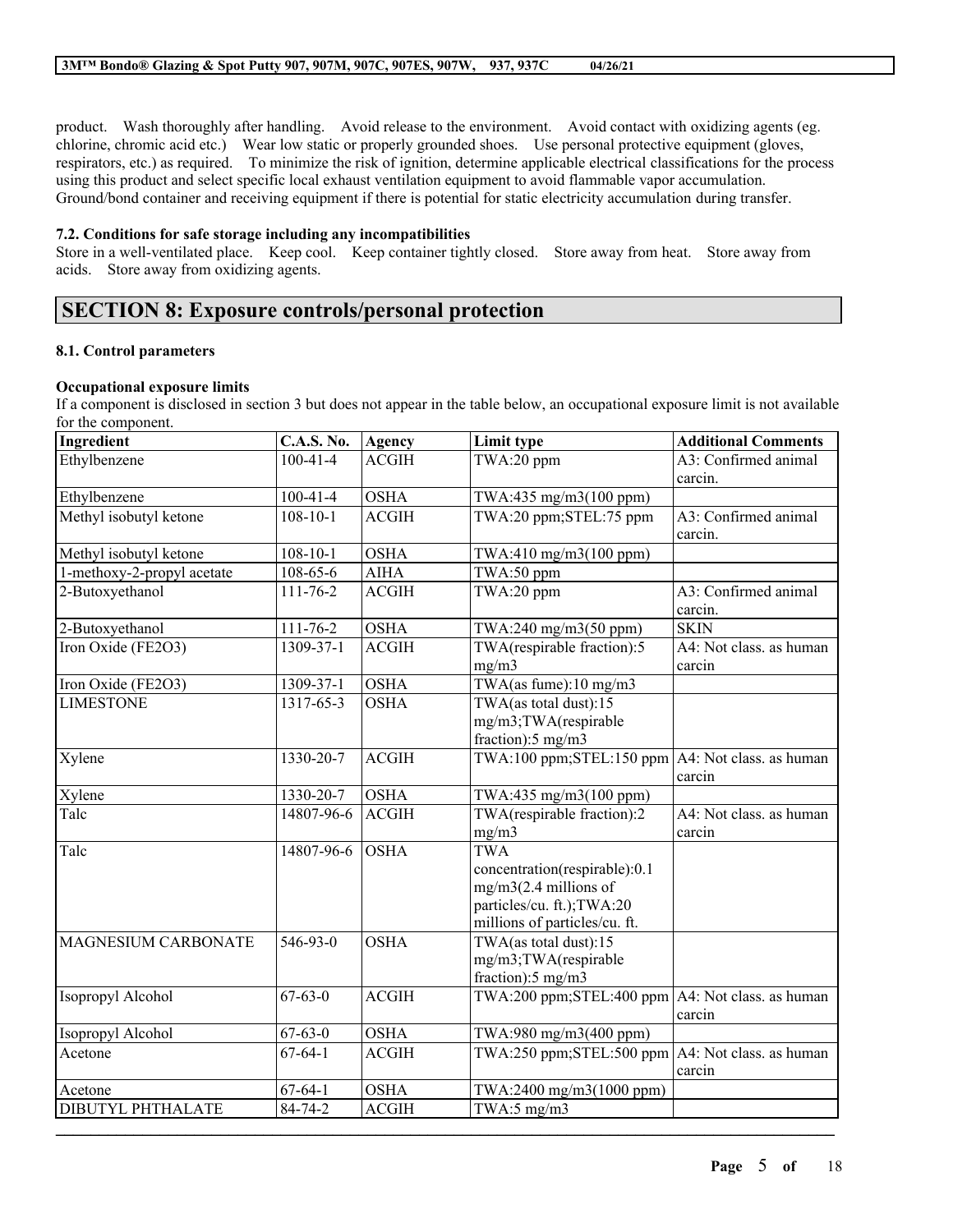| $\mathbf{r}$<br>אוני<br>ΡH                                                        | $\cdots$<br>$\prime$<br>х4-<br>$\leftarrow$ |  | $1 + \alpha$<br>$m\sigma$ |  |  |  |
|-----------------------------------------------------------------------------------|---------------------------------------------|--|---------------------------|--|--|--|
| ACG<br>Hygienists<br>Industrial<br>Conference of<br>Covernmental<br>American<br>. |                                             |  |                           |  |  |  |

AIHA : American Industrial Hygiene Association CMRG : Chemical Manufacturer's Recommended Guidelines OSHA : United States Department of Labor - Occupational Safety and Health Administration TWA: Time-Weighted-Average

STEL: Short Term Exposure Limit

CEIL: Ceiling

#### **8.2. Exposure controls**

### **8.2.1. Engineering controls**

Use general dilution ventilation and/or local exhaust ventilation to control airborne exposures to below relevant Exposure Limits and/or control dust/fume/gas/mist/vapors/spray. If ventilation is not adequate, use respiratory protection equipment. Use explosion-proof ventilation equipment.

### **8.2.2. Personal protective equipment (PPE)**

### **Eye/face protection**

Select and use eye/face protection to prevent contact based on the results of an exposure assessment. The following eye/face protection(s) are recommended: Indirect Vented Goggles

### **Skin/hand protection**

Select and use gloves and/or protective clothing approved to relevant local standards to prevent skin contact based on the results of an exposure assessment. Selection should be based on use factors such as exposure levels, concentration of the substance or mixture, frequency and duration, physical challenges such as temperature extremes, and other use conditions. Consult with your glove and/or protective clothing manufacturer for selection of appropriate compatible gloves/protective clothing.

Gloves made from the following material(s) are recommended: Fluoroelastomer

## **Respiratory protection**

An exposure assessment may be needed to decide if a respirator is required. If a respirator is needed, use respirators as part of a full respiratory protection program. Based on the results of the exposure assessment, select from the following respirator type(s) to reduce inhalation exposure:

 $\mathcal{L}_\mathcal{L} = \mathcal{L}_\mathcal{L} = \mathcal{L}_\mathcal{L} = \mathcal{L}_\mathcal{L} = \mathcal{L}_\mathcal{L} = \mathcal{L}_\mathcal{L} = \mathcal{L}_\mathcal{L} = \mathcal{L}_\mathcal{L} = \mathcal{L}_\mathcal{L} = \mathcal{L}_\mathcal{L} = \mathcal{L}_\mathcal{L} = \mathcal{L}_\mathcal{L} = \mathcal{L}_\mathcal{L} = \mathcal{L}_\mathcal{L} = \mathcal{L}_\mathcal{L} = \mathcal{L}_\mathcal{L} = \mathcal{L}_\mathcal{L}$ 

Half facepiece or full facepiece air-purifying respirator suitable for organic vapors and particulates

For questions about suitability for a specific application, consult with your respirator manufacturer.

# **SECTION 9: Physical and chemical properties**

## **9.1. Information on basic physical and chemical properties**

| Appearance                       |                                          |
|----------------------------------|------------------------------------------|
| <b>Physical state</b>            | Liquid                                   |
| Color                            | Red                                      |
| <b>Specific Physical Form:</b>   | Paste                                    |
| Odor                             | Solvent                                  |
| <b>Odor threshold</b>            | No Data Available                        |
| pН                               | Not Applicable                           |
| <b>Melting point</b>             | No Data Available                        |
| <b>Boiling Point</b>             | 132 °F                                   |
| <b>Flash Point</b>               | 63 °F [ <i>Test Method</i> : Closed Cup] |
| <b>Evaporation rate</b>          | No Data Available                        |
| <b>Flammability (solid, gas)</b> | Not Applicable                           |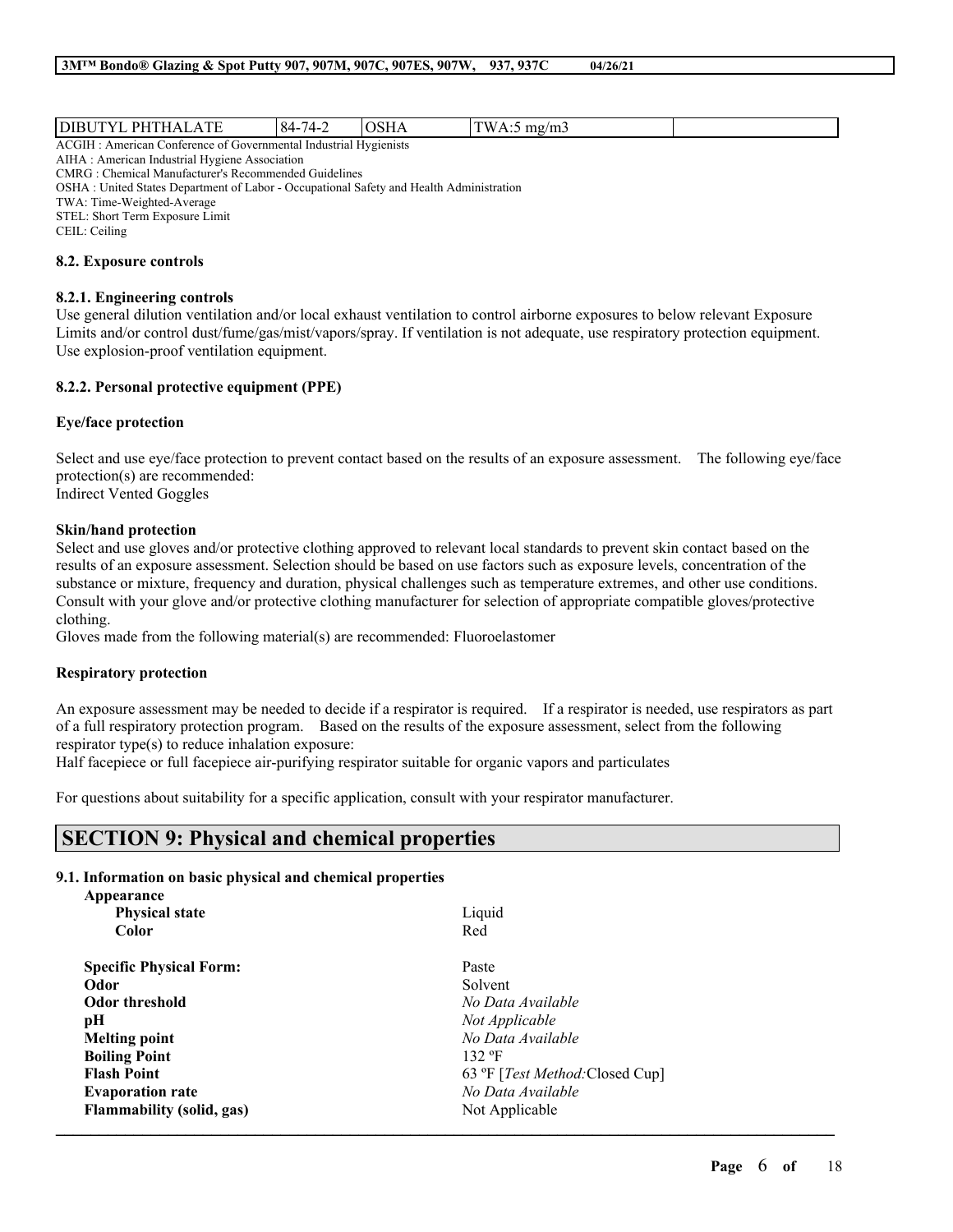| <b>Flammable Limits(LEL)</b>           | $1.00\%$                                                           |
|----------------------------------------|--------------------------------------------------------------------|
| <b>Flammable Limits(UEL)</b>           | $13.00\%$                                                          |
| <b>Vapor Pressure</b>                  | $\leq$ 27 psia $\lceil \omega \rceil$ 131 °F] [Details: MITS data] |
| <b>Vapor Density</b>                   | No Data Available                                                  |
| <b>Density</b>                         | $13.047$ lb/gal                                                    |
| <b>Density</b>                         | $1.56$ g/ml                                                        |
| <b>Specific Gravity</b>                | 1.56 $[RefStd:WATER=1]$                                            |
| <b>Solubility in Water</b>             | Nil                                                                |
| Solubility-non-water                   | No Data Available                                                  |
| Partition coefficient: n-octanol/water | No Data Available                                                  |
| <b>Autoignition temperature</b>        | No Data Available                                                  |
| <b>Decomposition temperature</b>       | No Data Available                                                  |
| <b>Viscosity</b>                       | 33,000 - 450,000 centipoise                                        |
| <b>Hazardous Air Pollutants</b>        | 0.27 lb HAPS/lb solids [Test Method: Calculated]                   |
| <b>Volatile Organic Compounds</b>      | 444 g/l [Test Method: calculated SCAQMD rule 443.1]                |
| <b>Volatile Organic Compounds</b>      | 28.3 % weight [Test Method: calculated per CARB title 2]           |
| <b>Percent volatile</b>                | 32.7 % weight [Test Method: Estimated]                             |
| VOC Less H2O & Exempt Solvents         | 444 g/l [Test Method: calculated SCAQMD rule 443.1]                |
|                                        |                                                                    |

# **SECTION 10: Stability and reactivity**

### **10.1. Reactivity**

This material may be reactive with certain agents under certain conditions - see the remaining headings in this section.

**10.2. Chemical stability** Stable.

**10.3. Possibility of hazardous reactions** Hazardous polymerization will not occur.

**10.4. Conditions to avoid**

Sparks and/or flames Heat

**10.5. Incompatible materials** Strong acids

Strong oxidizing agents

# **10.6. Hazardous decomposition products**

Carbon monoxide Not Specified Carbon dioxide Not Specified Toxic Vapor, Gas, Particulate Not Specified

**Condition** 

# **SECTION 11: Toxicological information**

The information below may not be consistent with the material classification in Section 2 if specific ingredient **classifications are mandated by a competent authority. In addition, toxicological data on ingredients may not be** reflected in the material classification and/or the signs and symptoms of exposure, because an ingredient may be present below the threshold for labeling, an ingredient may not be available for exposure, or the data may not be **relevant to the material as a whole.**

 $\mathcal{L}_\mathcal{L} = \mathcal{L}_\mathcal{L} = \mathcal{L}_\mathcal{L} = \mathcal{L}_\mathcal{L} = \mathcal{L}_\mathcal{L} = \mathcal{L}_\mathcal{L} = \mathcal{L}_\mathcal{L} = \mathcal{L}_\mathcal{L} = \mathcal{L}_\mathcal{L} = \mathcal{L}_\mathcal{L} = \mathcal{L}_\mathcal{L} = \mathcal{L}_\mathcal{L} = \mathcal{L}_\mathcal{L} = \mathcal{L}_\mathcal{L} = \mathcal{L}_\mathcal{L} = \mathcal{L}_\mathcal{L} = \mathcal{L}_\mathcal{L}$ 

**11.1. Information on Toxicological effects**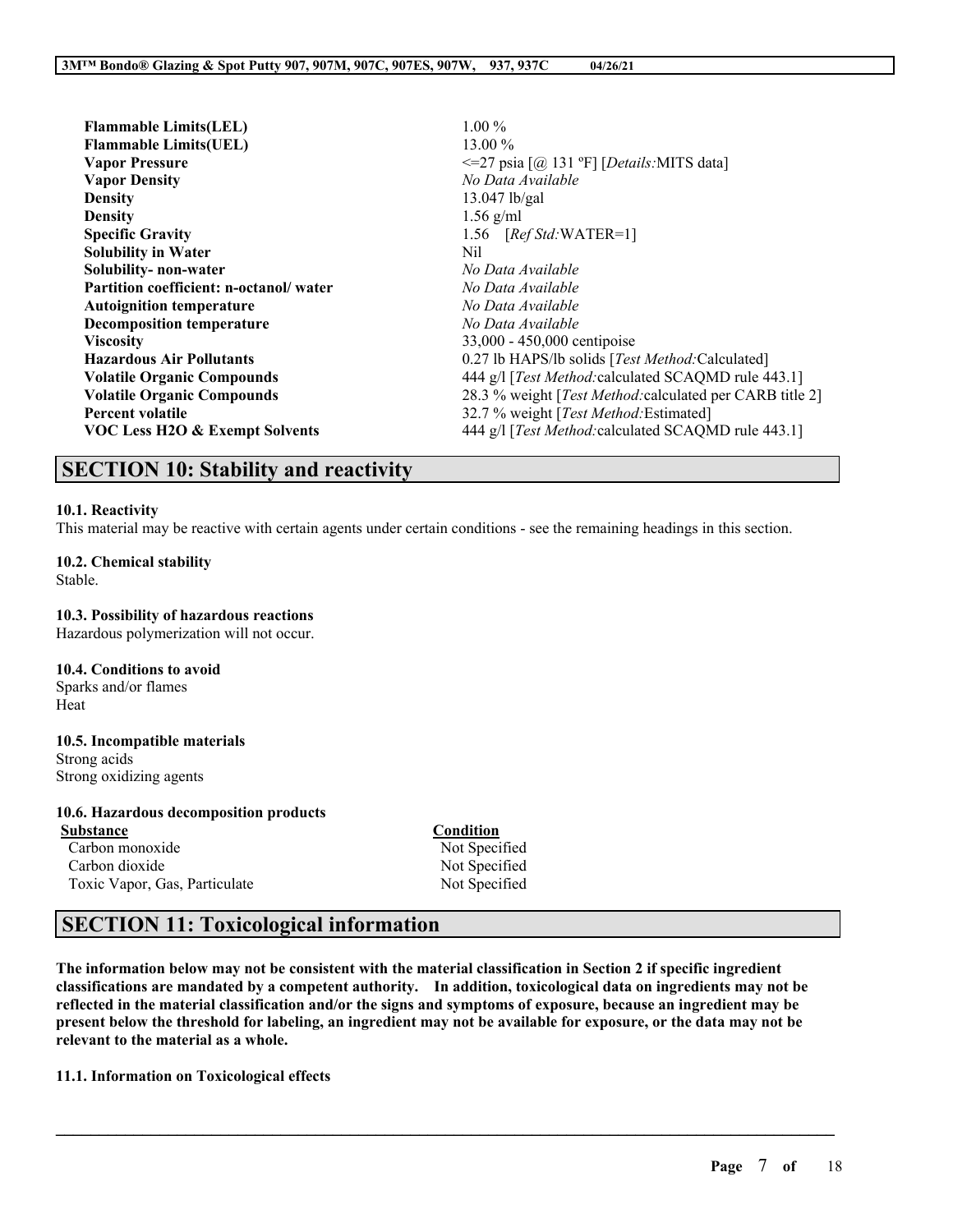#### **Signs and Symptoms of Exposure**

#### Based on test data and/or information on the components, this material may produce the following health effects:

#### **Inhalation:**

Respiratory Tract Irritation: Signs/symptoms may include cough, sneezing, nasal discharge, headache, hoarseness, and nose and throat pain.

May cause additional health effects (see below).

### **Skin Contact:**

Mild Skin Irritation: Signs/symptoms may include localized redness, swelling, itching, and dryness.

#### **Eye Contact:**

Severe Eye Irritation: Signs/symptoms may include significant redness, swelling, pain, tearing, cloudy appearance of the cornea, and impaired vision.

#### **Ingestion:**

Gastrointestinal Irritation: Signs/symptoms may include abdominal pain, stomach upset, nausea, vomiting and diarrhea.

May cause additional health effects (see below).

### **Additional Health Effects:**

#### **Single exposure may cause target organ effects:**

Auditory Effects: Signs/symptoms may include hearing impairment, balance dysfunction and ringing in the ears.

Central Nervous System (CNS) Depression: Signs/symptoms may include headache, dizziness, drowsiness, incoordination, nausea, slowed reaction time, slurred speech, giddiness, and unconsciousness.

#### **Prolonged or repeated exposure may cause target organ effects:**

Pneumoconiosis: Sign/symptoms may include persistent cough, breathlessness, chest pain, increased amounts of sputum, and changes in lung function tests.

Auditory Effects: Signs/symptoms may include hearing impairment, balance dysfunction and ringing in the ears.

Neurological Effects: Signs/symptoms may include personality changes, lack of coordination, sensory loss, tingling or numbness of the extremities, weakness, tremors, and/or changes in blood pressure and heart rate.

#### **Reproductive/Developmental Toxicity:**

Contains a chemical or chemicals which can cause birth defects or other reproductive harm.

#### **Carcinogenicity:**

Contains a chemical or chemicals which can cause cancer.

| Ingredient                | CAS N<br>N0.     | Class.<br>: Description                                 | <b>Regulation</b>                                      |
|---------------------------|------------------|---------------------------------------------------------|--------------------------------------------------------|
| Ethylbenzene              | $100-41-4$       | 2B:<br>: Possible human carc.<br>Grp                    | International<br>Cancer<br>≀ for Research on<br>Agencv |
| Methyl<br>1sobutyl ketone | -10-1<br>$108 -$ | 2B:<br>$\mathbf{r}$<br>Possible<br>Grp<br>e human carc. | International<br>Cancer<br>Agencv<br>≀ for Research on |

#### **Toxicological Data**

If a component is disclosed in section 3 but does not appear in a table below, either no data are available for that endpoint or the data are not sufficient for classification.

### **Acute Toxicity**

| Name                            | Route  | $\sim$<br><b>Species</b> | Value                                                                |
|---------------------------------|--------|--------------------------|----------------------------------------------------------------------|
| $\mathbf{u}$<br>Overall product | Dermal |                          | <b>THE</b><br>$>5,000$ mg/kg<br>calculated ATE<br>No data available; |
|                                 |        |                          |                                                                      |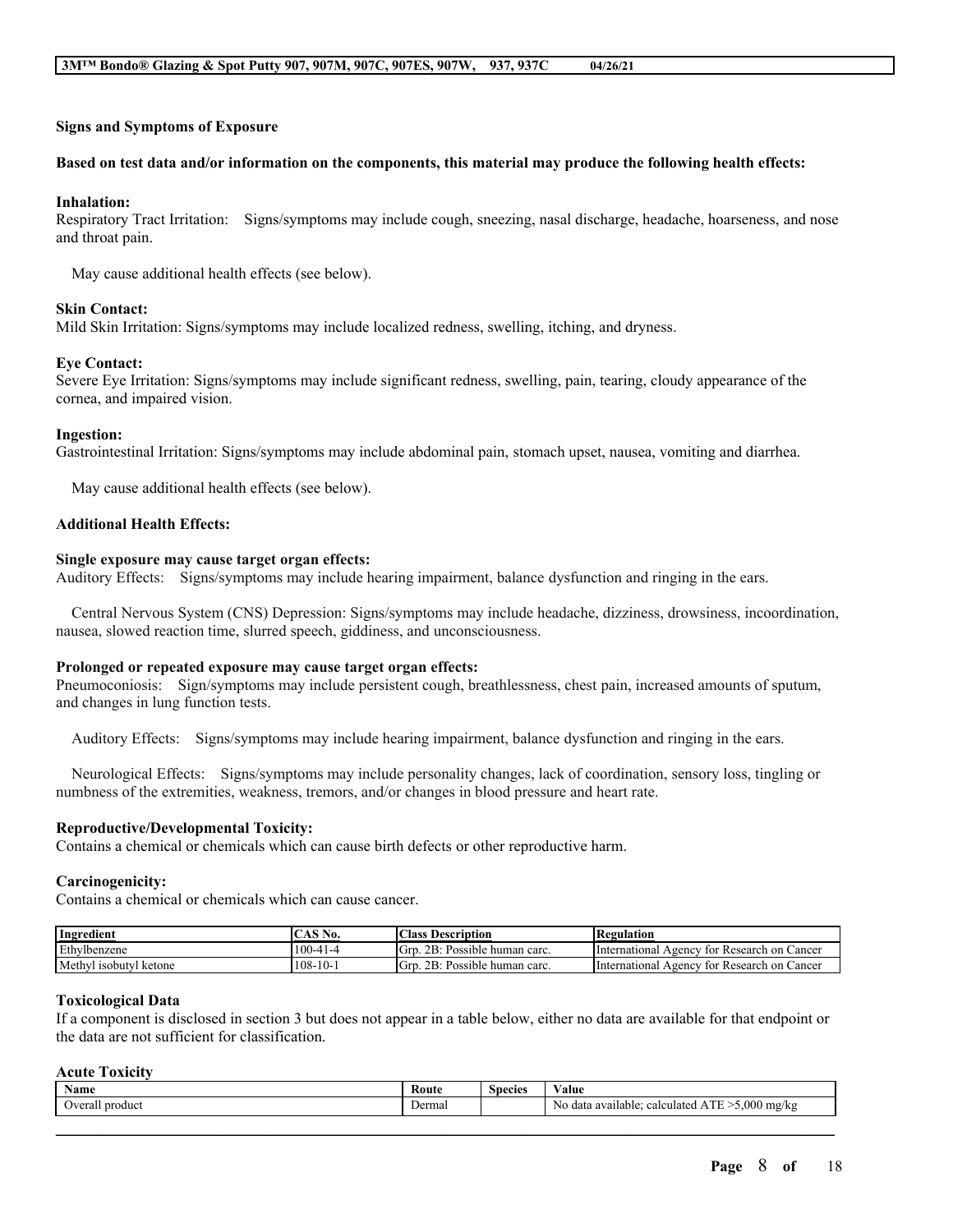| Overall product            | Inhalation-                           |                                   | No data available; calculated $ATE > 50$ mg/l     |
|----------------------------|---------------------------------------|-----------------------------------|---------------------------------------------------|
| Overall product            | Vapor $(4 \text{ hr})$<br>Ingestion   |                                   | No data available; calculated $ATE > 5,000$ mg/kg |
| Talc                       | Dermal                                |                                   | LD50 estimated to be $> 5,000$ mg/kg              |
| Talc                       | Ingestion                             |                                   | LD50 estimated to be $>$ 5,000 mg/kg              |
| <b>MAGNESIUM CARBONATE</b> | Dermal                                | Professio<br>nal<br>judgeme<br>nt | LD50 estimated to be $2,000 - 5,000$ mg/kg        |
| <b>MAGNESIUM CARBONATE</b> | Ingestion                             | Rat                               | $LD50 > 2,000$ mg/kg                              |
| Xylene                     | Dermal                                | Rabbit                            | $LD50 > 4,200$ mg/kg                              |
| Xylene                     | Inhalation-<br>Vapor (4<br>hours)     | Rat                               | $LC50$ 29 mg/l                                    |
| Xylene                     | Ingestion                             | Rat                               | LD50 3,523 mg/kg                                  |
| 2-Butoxyethanol            | Dermal                                | Guinea<br>pig                     | $LD50 > 2,000$ mg/kg                              |
| 2-Butoxyethanol            | Inhalation-<br>Vapor (4<br>hours)     | Guinea<br>pig                     | $LC50 > 2.6$ mg/l                                 |
| 2-Butoxyethanol            | Ingestion                             | Guinea<br>pig                     | LD50 1,200 mg/kg                                  |
| 1-methoxy-2-propyl acetate | Dermal                                | Rabbit                            | $LD50 > 5,000$ mg/kg                              |
| 1-methoxy-2-propyl acetate | Inhalation-<br>Vapor (4<br>hours)     | Rat                               | $LC50 > 28.8$ mg/l                                |
| 1-methoxy-2-propyl acetate | Ingestion                             | Rat                               | LD50 8,532 mg/kg                                  |
| <b>NITROCELLULOSE</b>      | Dermal                                |                                   | LD50 estimated to be $> 5,000$ mg/kg              |
| NITROCELLULOSE             | Ingestion                             | Rat                               | $LD50 > 5,000$ mg/kg                              |
| Acetone                    | Dermal                                | Rabbit                            | $LD50 > 15,688$ mg/kg                             |
| Acetone                    | Inhalation-<br>Vapor (4<br>hours)     | Rat                               | LC50 $76$ mg/l                                    |
| Acetone                    | Ingestion                             | Rat                               | LD50 $5,800$ mg/kg                                |
| Methyl isobutyl ketone     | Dermal                                | Rabbit                            | $LD50 > 16,000$ mg/kg                             |
| Methyl isobutyl ketone     | Inhalation-<br>Vapor (4<br>hours)     | Rat                               | LC50 $>8.2, 16.4$ mg/l                            |
| Methyl isobutyl ketone     | Ingestion                             | Rat                               | LD50 $3,038$ mg/kg                                |
| Ethylbenzene               | Dermal                                | Rabbit                            | LD50 15,433 mg/kg                                 |
| Ethylbenzene               | Inhalation-<br>Vapor (4<br>hours)     | Rat                               | LC50 17.4 mg/l                                    |
| Ethylbenzene               | Ingestion                             | Rat                               | LD50 $4,769$ mg/kg                                |
| Isopropyl Alcohol          | Dermal                                | Rabbit                            | LD50 12,870 mg/kg                                 |
| Isopropyl Alcohol          | Inhalation-<br>Vapor (4<br>hours)     | Rat                               | LC50 72.6 mg/l                                    |
| Isopropyl Alcohol          | Ingestion                             | Rat                               | LD50 4,710 mg/kg                                  |
| CHLORITE (MINERAL)         | Dermal                                |                                   | LD50 estimated to be $> 5,000$ mg/kg              |
| CHLORITE (MINERAL)         | Ingestion                             |                                   | LD50 estimated to be $> 5,000$ mg/kg              |
| Iron Oxide (FE2O3)         | Dermal                                | Not<br>available                  | LD50 3,100 mg/kg                                  |
| Iron Oxide (FE2O3)         | Ingestion                             | Not<br>available                  | LD50 3,700 mg/kg                                  |
| <b>LIMESTONE</b>           | Dermal                                | Rat                               | $LD50 > 2,000$ mg/kg                              |
| <b>LIMESTONE</b>           | Inhalation-<br>Dust/Mist<br>(4 hours) | Rat                               | $LC50$ 3 mg/l                                     |
| <b>LIMESTONE</b>           | Ingestion                             | Rat                               | LD50 6,450 mg/kg                                  |
| DIBUTYL PHTHALATE          | Dermal                                | Rabbit                            | $LD50 > 20,000$ mg/kg                             |
| DIBUTYL PHTHALATE          | Inhalation-<br>Dust/Mist<br>(4 hours) | Rat                               | LC50 15.7 mg/l                                    |
| DIBUTYL PHTHALATE          | Ingestion                             | Rat                               | $6,300$ mg/kg<br>LD50                             |
|                            |                                       |                                   |                                                   |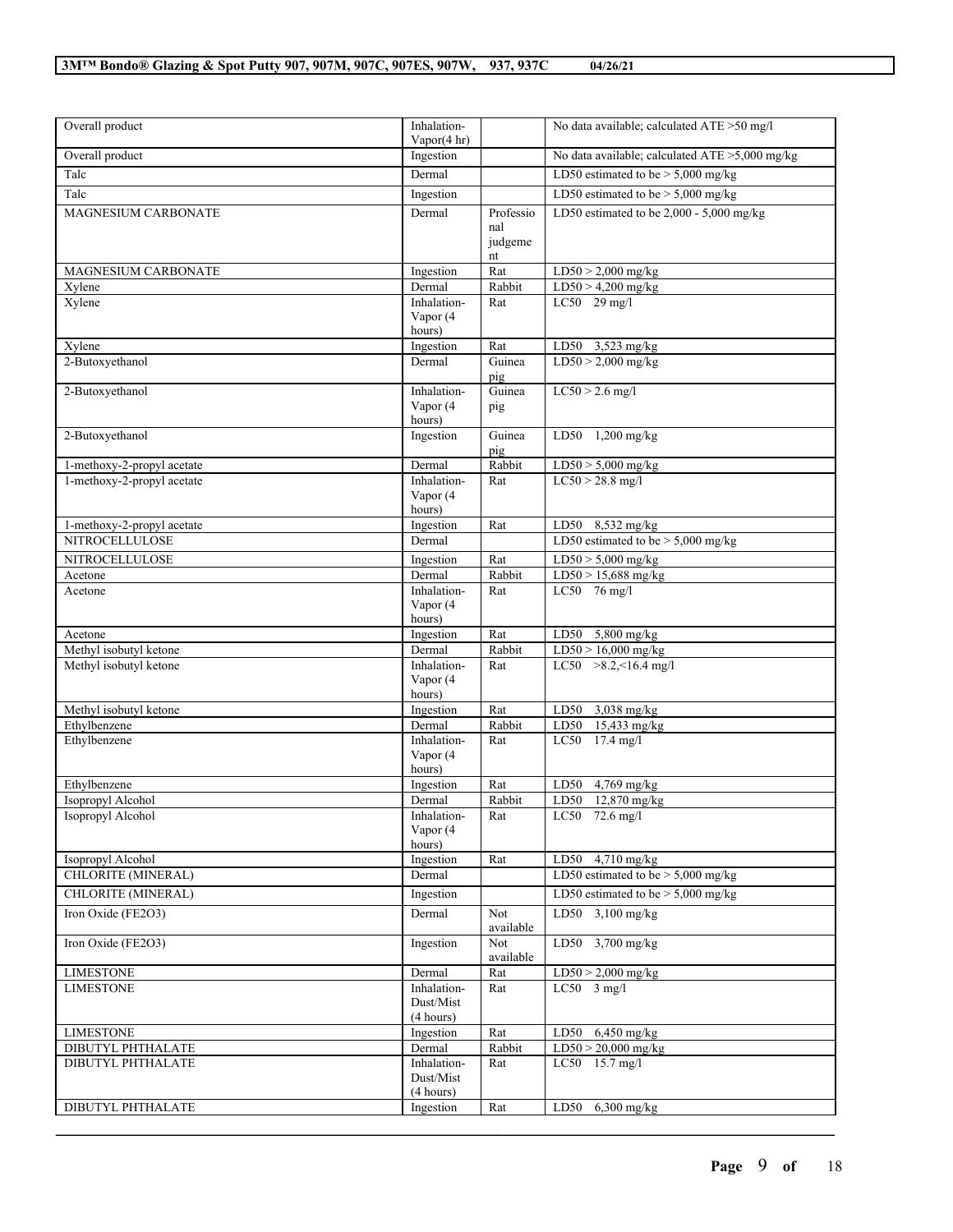# ATE = acute toxicity estimate

# **Skin Corrosion/Irritation**

| Name                       | <b>Species</b> | Value                     |
|----------------------------|----------------|---------------------------|
|                            |                |                           |
| Talc                       | Rabbit         | No significant irritation |
| <b>MAGNESIUM CARBONATE</b> | In vitro       | No significant irritation |
|                            | data           |                           |
| Xylene                     | Rabbit         | Mild irritant             |
| 2-Butoxyethanol            | Rabbit         | Irritant                  |
| 1-methoxy-2-propyl acetate | Rabbit         | No significant irritation |
| <b>NITROCELLULOSE</b>      | Professio      | No significant irritation |
|                            | nal            |                           |
|                            | judgeme        |                           |
|                            | nt             |                           |
| Acetone                    | Mouse          | Minimal irritation        |
| Methyl isobutyl ketone     | Rabbit         | Mild irritant             |
| Ethylbenzene               | Rabbit         | Mild irritant             |
| Isopropyl Alcohol          | Multiple       | No significant irritation |
|                            | animal         |                           |
|                            | species        |                           |
| <b>CHLORITE (MINERAL)</b>  | Professio      | No significant irritation |
|                            | nal            |                           |
|                            | judgeme        |                           |
|                            | nt             |                           |
| Iron Oxide (FE2O3)         | Rabbit         | No significant irritation |
| <b>LIMESTONE</b>           | Rabbit         | No significant irritation |
| DIBUTYL PHTHALATE          | Rabbit         | No significant irritation |

### **Serious Eye Damage/Irritation**

| Name                       | <b>Species</b> | Value                     |
|----------------------------|----------------|---------------------------|
|                            |                |                           |
| Talc                       | Rabbit         | No significant irritation |
| MAGNESIUM CARBONATE        | Rabbit         | Mild irritant             |
| Xylene                     | Rabbit         | Mild irritant             |
| 2-Butoxyethanol            | Rabbit         | Severe irritant           |
| 1-methoxy-2-propyl acetate | Rabbit         | Mild irritant             |
| <b>NITROCELLULOSE</b>      | Professio      | No significant irritation |
|                            | nal            |                           |
|                            | judgeme        |                           |
|                            | nt             |                           |
| Acetone                    | Rabbit         | Severe irritant           |
| Methyl isobutyl ketone     | Rabbit         | Mild irritant             |
| Ethylbenzene               | Rabbit         | Moderate irritant         |
| Isopropyl Alcohol          | Rabbit         | Severe irritant           |
| CHLORITE (MINERAL)         | Professio      | No significant irritation |
|                            | nal            |                           |
|                            | judgeme        |                           |
|                            | nt             |                           |
| Iron Oxide (FE2O3)         | Rabbit         | No significant irritation |
| <b>LIMESTONE</b>           | Rabbit         | No significant irritation |
| <b>DIBUTYL PHTHALATE</b>   | Rabbit         | Mild irritant             |

# **Skin Sensitization**

| Name                       | <b>Species</b> | Value          |
|----------------------------|----------------|----------------|
| 2-Butoxyethanol            | Guinea         | Not classified |
|                            | pig            |                |
| 1-methoxy-2-propyl acetate | Guinea         | Not classified |
|                            | pig            |                |
| Methyl isobutyl ketone     | Guinea         | Not classified |
|                            | pig            |                |
| Ethylbenzene               | Human          | Not classified |
| Isopropyl Alcohol          | Guinea         | Not classified |
|                            | pig            |                |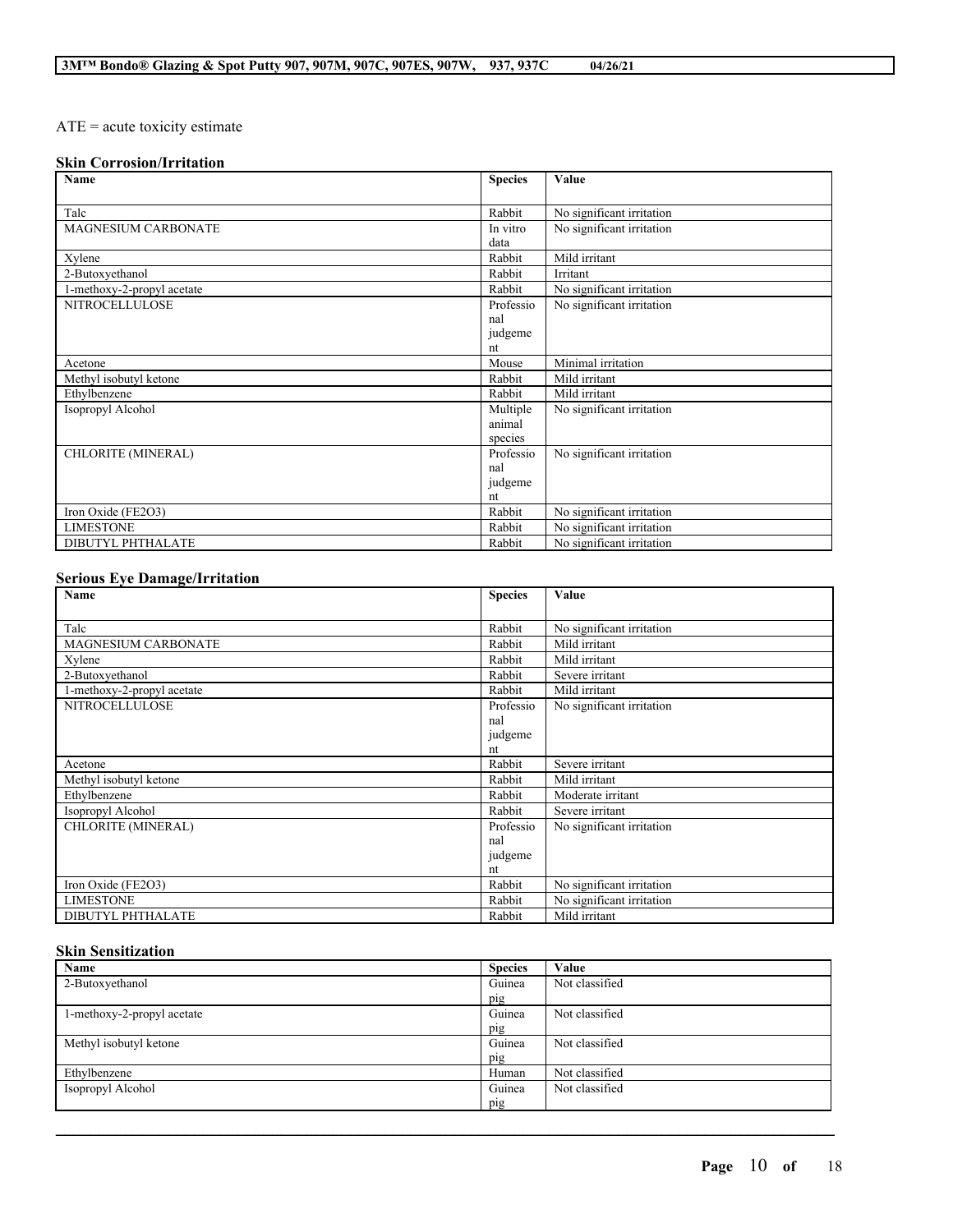# **3M™ Bondo® Glazing & Spot Putty 907, 907M, 907C, 907ES, 907W, 937, 937C 04/26/21**

| $\cdot$ :2001<br><b>Iron</b><br>Ox1d <sub>e</sub><br>FF<br>.<br>. | --<br>Human | .<br>-Nou<br>11100<br>class<br>311 I C |
|-------------------------------------------------------------------|-------------|----------------------------------------|
|                                                                   |             |                                        |

### **Respiratory Sensitization**

| Name | $\sim$<br><b>Species</b> | Value                            |
|------|--------------------------|----------------------------------|
| Talc | $\mathbf{v}$<br>Human    | $\cdot$ $\sim$<br>Not classified |

# **Germ Cell Mutagenicity**

| <b>Name</b><br>Route       |          | Value                                          |
|----------------------------|----------|------------------------------------------------|
|                            |          |                                                |
| Talc                       | In Vitro | Not mutagenic                                  |
| Talc                       | In vivo  | Not mutagenic                                  |
| Xylene                     | In Vitro | Not mutagenic                                  |
| Xylene                     | In vivo  | Not mutagenic                                  |
| 2-Butoxyethanol            | In Vitro | Some positive data exist, but the data are not |
|                            |          | sufficient for classification                  |
| 1-methoxy-2-propyl acetate | In Vitro | Not mutagenic                                  |
| Acetone                    | In vivo  | Not mutagenic                                  |
| Acetone                    | In Vitro | Some positive data exist, but the data are not |
|                            |          | sufficient for classification                  |
| Methyl isobutyl ketone     | In Vitro | Not mutagenic                                  |
| Ethylbenzene               | In vivo  | Not mutagenic                                  |
| Ethylbenzene               | In Vitro | Some positive data exist, but the data are not |
|                            |          | sufficient for classification                  |
| Isopropyl Alcohol          | In Vitro | Not mutagenic                                  |
| Isopropyl Alcohol          | In vivo  | Not mutagenic                                  |
| Iron Oxide (FE2O3)         | In Vitro | Not mutagenic                                  |

# **Carcinogenicity**

| Name                   | Route            | <b>Species</b>                | Value                                                                           |
|------------------------|------------------|-------------------------------|---------------------------------------------------------------------------------|
| Talc                   | Inhalation       | Rat                           | Some positive data exist, but the data are not<br>sufficient for classification |
| Xylene                 | Dermal           | Rat                           | Not carcinogenic                                                                |
| Xylene                 | Ingestion        | Multiple<br>animal<br>species | Not carcinogenic                                                                |
| Xylene                 | Inhalation       | Human                         | Some positive data exist, but the data are not<br>sufficient for classification |
| 2-Butoxyethanol        | Inhalation       | Multiple<br>animal<br>species | Some positive data exist, but the data are not<br>sufficient for classification |
| Acetone                | Not<br>Specified | Multiple<br>animal<br>species | Not carcinogenic                                                                |
| Methyl isobutyl ketone | Inhalation       | Multiple<br>animal<br>species | Carcinogenic                                                                    |
| Ethylbenzene           | Inhalation       | Multiple<br>animal<br>species | Carcinogenic                                                                    |
| Isopropyl Alcohol      | Inhalation       | Rat                           | Some positive data exist, but the data are not<br>sufficient for classification |
| Iron Oxide (FE2O3)     | Inhalation       | Human                         | Some positive data exist, but the data are not<br>sufficient for classification |

# **Reproductive Toxicity**

# **Reproductive and/or Developmental Effects**

| Name | Route     | Value                          | <b>Species</b> | <b>Test Result</b>          | Exposure               |
|------|-----------|--------------------------------|----------------|-----------------------------|------------------------|
|      |           |                                |                |                             | <b>Duration</b>        |
| Talc | Ingestion | Not classified for development | Rat            | <b>NOAEL 1.600</b><br>mg/kg | during<br>organogenesi |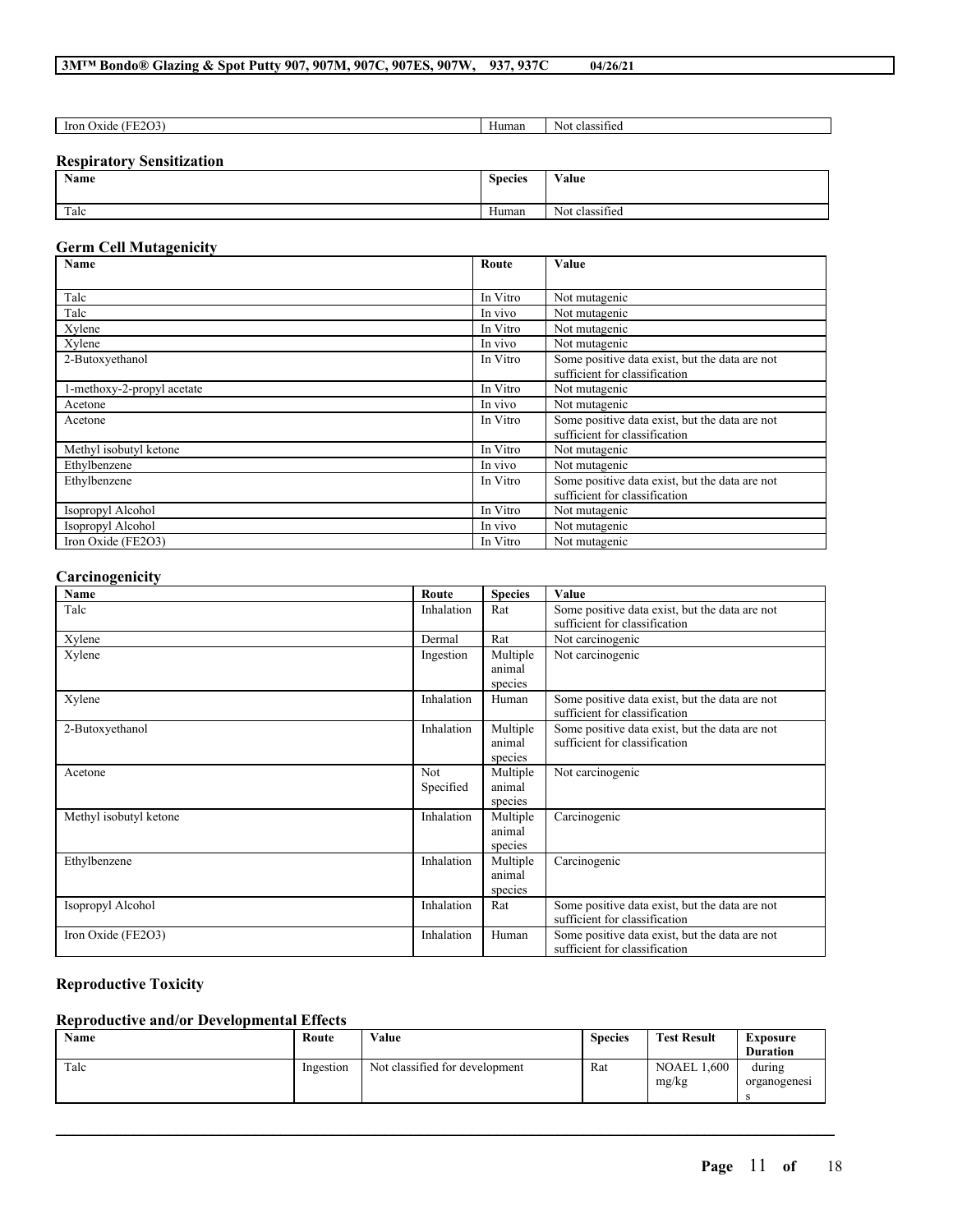| Xylene                     | Inhalation | Not classified for female reproduction | Human                         | <b>NOAEL Not</b><br>available   | occupational<br>exposure              |
|----------------------------|------------|----------------------------------------|-------------------------------|---------------------------------|---------------------------------------|
| Xylene                     | Ingestion  | Not classified for development         | Mouse                         | <b>NOAEL Not</b><br>available   | during<br>organogenesi<br>S           |
| Xylene                     | Inhalation | Not classified for development         | Multiple<br>animal<br>species | <b>NOAEL Not</b><br>available   | during<br>gestation                   |
| 2-Butoxyethanol            | Dermal     | Not classified for development         | Rat                           | <b>NOAEL 1,760</b><br>mg/kg/day | during<br>gestation                   |
| 2-Butoxyethanol            | Ingestion  | Not classified for development         | Rat                           | <b>NOAEL 100</b><br>mg/kg/day   | during<br>organogenesi<br>${\bf S}$   |
| 2-Butoxyethanol            | Inhalation | Not classified for development         | Multiple<br>animal<br>species | <b>NOAEL 0.48</b><br>mg/l       | during<br>organogenesi<br>S           |
| 1-methoxy-2-propyl acetate | Ingestion  | Not classified for female reproduction | Rat                           | <b>NOAEL 1,000</b><br>mg/kg/day | premating $\&$<br>during<br>gestation |
| 1-methoxy-2-propyl acetate | Ingestion  | Not classified for male reproduction   | Rat                           | <b>NOAEL 1,000</b><br>mg/kg/day | premating $\&$<br>during<br>gestation |
| 1-methoxy-2-propyl acetate | Ingestion  | Not classified for development         | Rat                           | <b>NOAEL 1,000</b><br>mg/kg/day | premating $\&$<br>during<br>gestation |
| 1-methoxy-2-propyl acetate | Inhalation | Not classified for development         | Rat                           | <b>NOAEL 21.6</b><br>mg/l       | during<br>organogenesi<br>${\bf S}$   |
| Acetone                    | Ingestion  | Not classified for male reproduction   | Rat                           | <b>NOAEL 1,700</b><br>mg/kg/day | 13 weeks                              |
| Acetone                    | Inhalation | Not classified for development         | Rat                           | <b>NOAEL 5.2</b><br>mg/l        | during<br>organogenesi<br>$\mathbf S$ |
| Methyl isobutyl ketone     | Inhalation | Not classified for female reproduction | Multiple<br>animal<br>species | <b>NOAEL 8.2</b><br>mg/l        | 2 generation                          |
| Methyl isobutyl ketone     | Ingestion  | Not classified for male reproduction   | Rat                           | <b>NOAEL 1,000</b><br>mg/kg/day | 13 weeks                              |
| Methyl isobutyl ketone     | Inhalation | Not classified for male reproduction   | Multiple<br>animal<br>species | <b>NOAEL 8.2</b><br>mg/l        | 2 generation                          |
| Methyl isobutyl ketone     | Inhalation | Not classified for development         | Mouse                         | <b>NOAEL 12.3</b><br>mg/l       | during<br>organogenesi<br>S.          |
| Ethylbenzene               | Inhalation | Not classified for development         | Rat                           | NOAEL 4.3<br>mg/l               | premating $\&$<br>during<br>gestation |
| Isopropyl Alcohol          | Ingestion  | Not classified for development         | Rat                           | <b>NOAEL 400</b><br>mg/kg/day   | during<br>organogenesi<br>S           |
| Isopropyl Alcohol          | Inhalation | Not classified for development         | Rat                           | LOAEL <sub>9</sub><br>mg/l      | during<br>gestation                   |
| <b>LIMESTONE</b>           | Ingestion  | Not classified for development         | Rat                           | <b>NOAEL 625</b><br>mg/kg/day   | premating $\&$<br>during<br>gestation |
| <b>DIBUTYL PHTHALATE</b>   | Ingestion  | Toxic to female reproduction           | Rat                           | <b>NOAEL Not</b><br>available   |                                       |
| <b>DIBUTYL PHTHALATE</b>   | Ingestion  | Toxic to male reproduction             | Rat                           | <b>NOAEL Not</b><br>available   |                                       |
| DIBUTYL PHTHALATE          | Ingestion  | Toxic to development                   | Rat                           | <b>NOAEL 50</b><br>mg/kg/day    | during<br>gestation                   |

# **Lactation**

| $\rightarrow$<br>Name | Koute     | <b>Species</b> | $ -$<br>'alue                                                                                          |
|-----------------------|-----------|----------------|--------------------------------------------------------------------------------------------------------|
| <b>XX</b><br>Avlene   | Ingestion | Mouse          | $\sim$<br>T/T10<br>$\sim$<br>Noi<br>classified<br>lactation<br>†∩r<br>effects<br>$^{0n}$<br>ла.<br>,,, |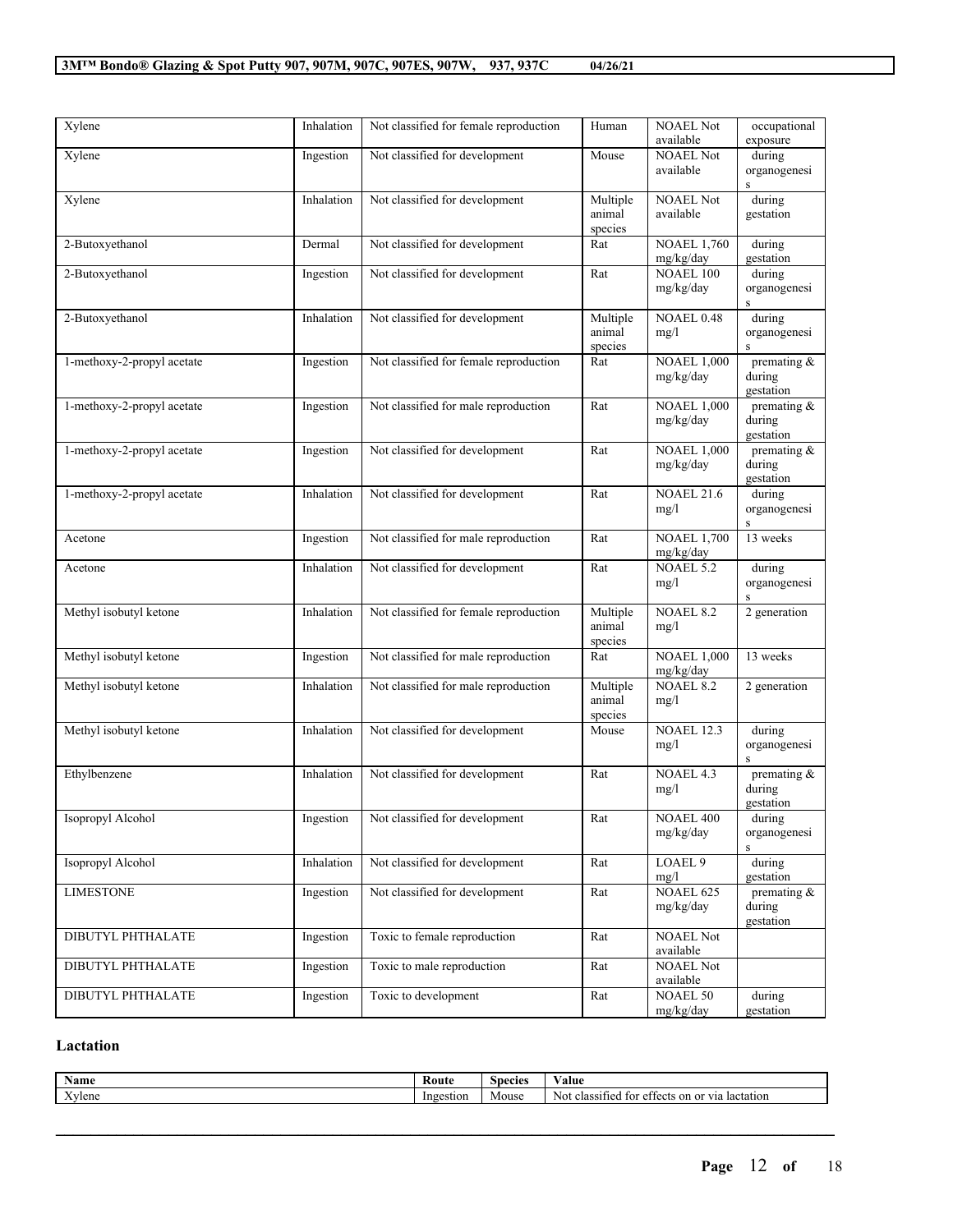# **Target Organ(s)**

# **Specific Target Organ Toxicity - single exposure**

| Name                       | Route      | <b>Target Organ(s)</b>               | Value                                                                              | <b>Species</b>                    | <b>Test Result</b>            | <b>Exposure</b><br><b>Duration</b> |
|----------------------------|------------|--------------------------------------|------------------------------------------------------------------------------------|-----------------------------------|-------------------------------|------------------------------------|
| Xylene                     | Inhalation | auditory system                      | Causes damage to organs                                                            | Rat                               | LOAEL 6.3<br>mg/l             | 8 hours                            |
| Xylene                     | Inhalation | central nervous<br>system depression | May cause drowsiness or<br>dizziness                                               | Human                             | <b>NOAEL Not</b><br>available |                                    |
| Xylene                     | Inhalation | respiratory irritation               | Some positive data exist, but the<br>data are not sufficient for<br>classification | Human                             | <b>NOAEL Not</b><br>available |                                    |
| Xylene                     | Inhalation | eyes                                 | Not classified                                                                     | Rat                               | NOAEL 3.5<br>mg/l             | not available                      |
| Xylene                     | Inhalation | liver                                | Not classified                                                                     | Multiple<br>animal<br>species     | <b>NOAEL Not</b><br>available |                                    |
| Xylene                     | Ingestion  | central nervous<br>system depression | May cause drowsiness or<br>dizziness                                               | Multiple<br>animal<br>species     | <b>NOAEL Not</b><br>available |                                    |
| Xylene                     | Ingestion  | eyes                                 | Not classified                                                                     | Rat                               | <b>NOAEL 250</b><br>mg/kg     | not applicable                     |
| 2-Butoxyethanol            | Dermal     | endocrine system                     | Not classified                                                                     | Rabbit                            | <b>NOAEL 902</b><br>mg/kg     | 6 hours                            |
| 2-Butoxyethanol            | Dermal     | liver                                | Not classified                                                                     | Rabbit                            | LOAEL 72<br>mg/kg             | not available                      |
| 2-Butoxyethanol            | Dermal     | kidney and/or<br>bladder             | Not classified                                                                     | Rabbit                            | LOAEL 451<br>mg/kg            | 6 hours                            |
| 2-Butoxyethanol            | Dermal     | blood                                | Not classified                                                                     | Multiple<br>animal<br>species     | <b>NOAEL Not</b><br>available |                                    |
| 2-Butoxyethanol            | Inhalation | central nervous<br>system depression | May cause drowsiness or<br>dizziness                                               | Human                             | <b>NOAEL Not</b><br>available |                                    |
| 2-Butoxyethanol            | Inhalation | respiratory irritation               | Some positive data exist, but the<br>data are not sufficient for<br>classification | Human                             | <b>NOAEL Not</b><br>available |                                    |
| 2-Butoxyethanol            | Inhalation | blood                                | Not classified                                                                     | Multiple<br>animal<br>species     | <b>NOAEL Not</b><br>available |                                    |
| 2-Butoxyethanol            | Ingestion  | central nervous<br>system depression | May cause drowsiness or<br>dizziness                                               | Professio<br>nal<br>judgeme<br>nt | <b>NOAEL Not</b><br>available |                                    |
| 2-Butoxyethanol            | Ingestion  | blood                                | Not classified                                                                     | Multiple<br>animal<br>species     | <b>NOAEL Not</b><br>available |                                    |
| 2-Butoxyethanol            | Ingestion  | kidney and/or<br>bladder             | Not classified                                                                     | Human                             | <b>NOAEL Not</b><br>available | poisoning<br>and/or abuse          |
| 1-methoxy-2-propyl acetate | Inhalation | respiratory irritation               | Some positive data exist, but the<br>data are not sufficient for<br>classification |                                   | <b>NOAEL Not</b><br>available |                                    |
| Acetone                    | Inhalation | central nervous<br>system depression | May cause drowsiness or<br>dizziness                                               | Human                             | <b>NOAEL Not</b><br>available |                                    |
| Acetone                    | Inhalation | respiratory irritation               | Some positive data exist, but the<br>data are not sufficient for<br>classification | Human                             | <b>NOAEL Not</b><br>available |                                    |
| Acetone                    | Inhalation | immune system                        | Not classified                                                                     | Human                             | <b>NOAEL 1.19</b><br>mg/l     | 6 hours                            |
| Acetone                    | Inhalation | liver                                | Not classified                                                                     | Guinea<br>pig                     | <b>NOAEL Not</b><br>available |                                    |
| Acetone                    | Ingestion  | central nervous<br>system depression | May cause drowsiness or<br>dizziness                                               | Human                             | NOAEL Not<br>available        | poisoning<br>and/or abuse          |
| Methyl isobutyl ketone     | Inhalation | central nervous<br>system depression | May cause drowsiness or<br>dizziness                                               | Human                             | LOAEL 0.1<br>mg/l             | 2 hours                            |
| Methyl isobutyl ketone     | Inhalation | respiratory irritation               | May cause respiratory irritation                                                   | Human                             | NOAEL 0.9                     | 7 minutes                          |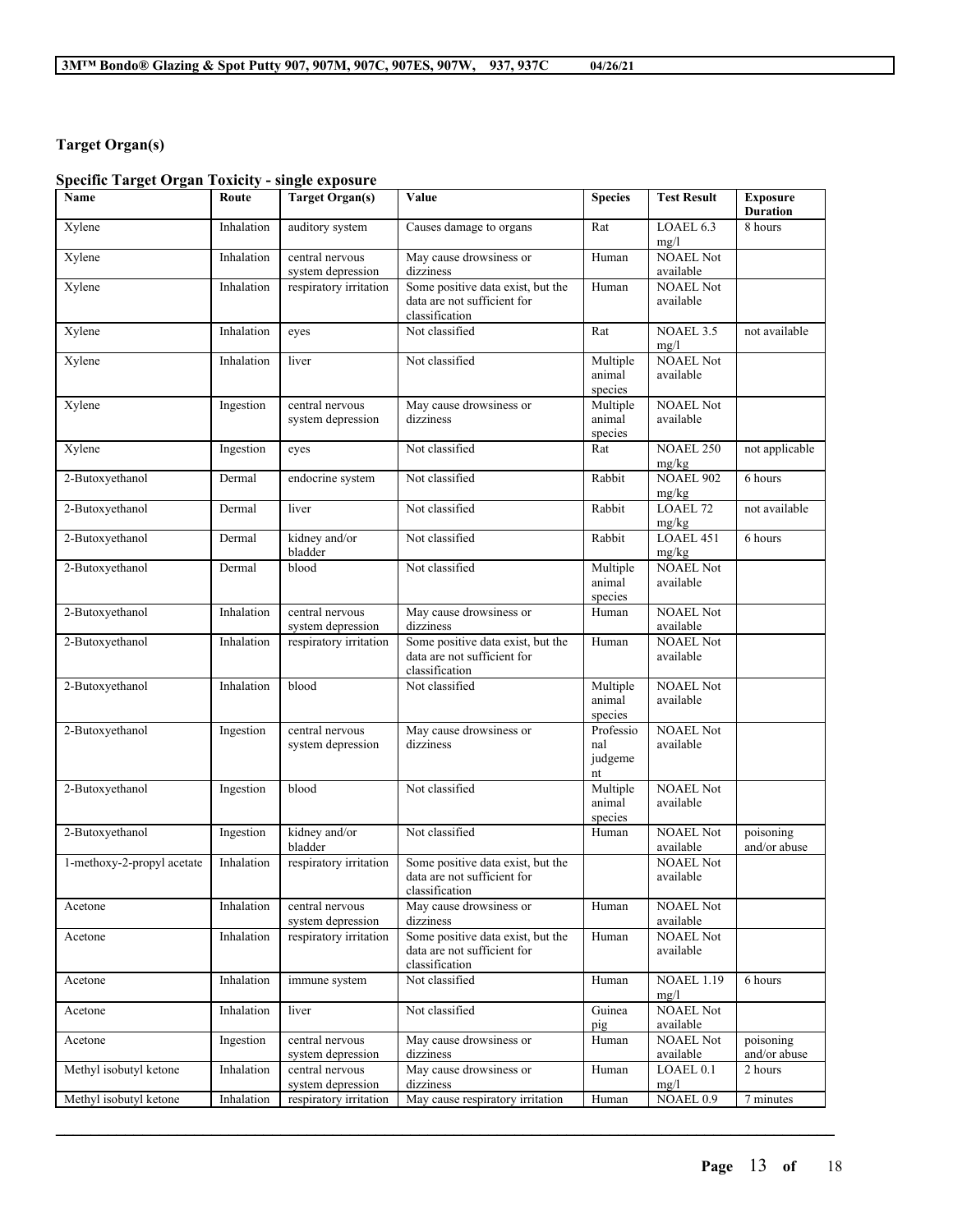|                        |            |                                      |                                                                                    |                        | mg/l                                 |                           |
|------------------------|------------|--------------------------------------|------------------------------------------------------------------------------------|------------------------|--------------------------------------|---------------------------|
| Methyl isobutyl ketone | Inhalation | vascular system                      | Not classified                                                                     | Dog                    | NOAEL Not<br>available               | not available             |
| Methyl isobutyl ketone | Ingestion  | central nervous<br>system depression | May cause drowsiness or<br>dizziness                                               | Rat                    | LOAEL 900<br>mg/kg                   | not applicable            |
| Ethylbenzene           | Inhalation | central nervous<br>system depression | May cause drowsiness or<br>dizziness                                               | Human                  | <b>NOAEL Not</b><br>available        |                           |
| Ethylbenzene           | Inhalation | respiratory irritation               | Some positive data exist, but the<br>data are not sufficient for<br>classification | Human<br>and<br>animal | <b>NOAEL Not</b><br>available        |                           |
| Isopropyl Alcohol      | Inhalation | central nervous<br>system depression | May cause drowsiness or<br>dizziness                                               | Human                  | <b>NOAEL Not</b><br>available        |                           |
| Isopropyl Alcohol      | Inhalation | respiratory irritation               | Some positive data exist, but the<br>data are not sufficient for<br>classification | Human                  | <b>NOAEL Not</b><br>available        |                           |
| Isopropyl Alcohol      | Inhalation | auditory system                      | Not classified                                                                     | Guinea<br>pig          | <b>NOAEL 13.4</b><br>mg/l            | 24 hours                  |
| Isopropyl Alcohol      | Ingestion  | central nervous<br>system depression | May cause drowsiness or<br>dizziness                                               | Human                  | <b>NOAEL Not</b><br>available        | poisoning<br>and/or abuse |
| <b>LIMESTONE</b>       | Inhalation | respiratory system                   | Not classified                                                                     | Rat                    | <b>NOAEL</b><br>$0.812 \text{ mg/l}$ | 90 minutes                |

# **Specific Target Organ Toxicity - repeated exposure**

| Name            | Route      | <b>Target Organ(s)</b>                                                                                                                                                 | Value                                                                  | <b>Species</b>                | <b>Test Result</b>                 | <b>Exposure</b><br><b>Duration</b> |
|-----------------|------------|------------------------------------------------------------------------------------------------------------------------------------------------------------------------|------------------------------------------------------------------------|-------------------------------|------------------------------------|------------------------------------|
| Talc            | Inhalation | pneumoconiosis                                                                                                                                                         | Causes damage to organs through<br>prolonged or repeated exposure      | Human                         | <b>NOAEL Not</b><br>available      | occupational<br>exposure           |
| Talc            | Inhalation | pulmonary fibrosis  <br>respiratory system                                                                                                                             | Not classified                                                         | Rat                           | <b>NOAEL 18</b><br>mg/m3           | 113 weeks                          |
| Xylene          | Inhalation | nervous system                                                                                                                                                         | Causes damage to organs through<br>prolonged or repeated exposure      | Rat                           | LOAEL 0.4<br>mg/l                  | 4 weeks                            |
| Xylene          | Inhalation | auditory system                                                                                                                                                        | May cause damage to organs<br>though prolonged or repeated<br>exposure | Rat                           | LOAEL 7.8<br>mg/l                  | 5 days                             |
| Xylene          | Inhalation | liver                                                                                                                                                                  | Not classified                                                         | Multiple<br>animal<br>species | <b>NOAEL Not</b><br>available      |                                    |
| Xylene          | Inhalation | heart   endocrine<br>system<br>gastrointestinal tract<br>hematopoietic<br>system   muscles  <br>kidney and/or<br>bladder   respiratory<br>system                       | Not classified                                                         | Multiple<br>animal<br>species | <b>NOAEL 3.5</b><br>mg/l           | 13 weeks                           |
| Xylene          | Ingestion  | auditory system                                                                                                                                                        | Not classified                                                         | Rat                           | <b>NOAEL 900</b><br>mg/kg/day      | 2 weeks                            |
| Xylene          | Ingestion  | kidney and/or<br>bladder                                                                                                                                               | Not classified                                                         | Rat                           | <b>NOAEL</b><br>1.500<br>mg/kg/day | 90 days                            |
| Xylene          | Ingestion  | liver                                                                                                                                                                  | Not classified                                                         | Multiple<br>animal<br>species | <b>NOAEL Not</b><br>available      |                                    |
| Xylene          | Ingestion  | heart   skin  <br>endocrine system  <br>bone, teeth, nails,<br>and/or hair  <br>hematopoietic<br>system   immune<br>system   nervous<br>system   respiratory<br>system | Not classified                                                         | Mouse                         | <b>NOAEL</b><br>1,000<br>mg/kg/day | $\overline{103}$ weeks             |
| 2-Butoxyethanol | Dermal     | blood                                                                                                                                                                  | Not classified                                                         | Multiple<br>animal<br>species | <b>NOAEL Not</b><br>available      | not available                      |
| 2-Butoxyethanol | Dermal     | endocrine system                                                                                                                                                       | Not classified                                                         | Rabbit                        | <b>NOAEL 150</b><br>mg/kg/day      | 90 days                            |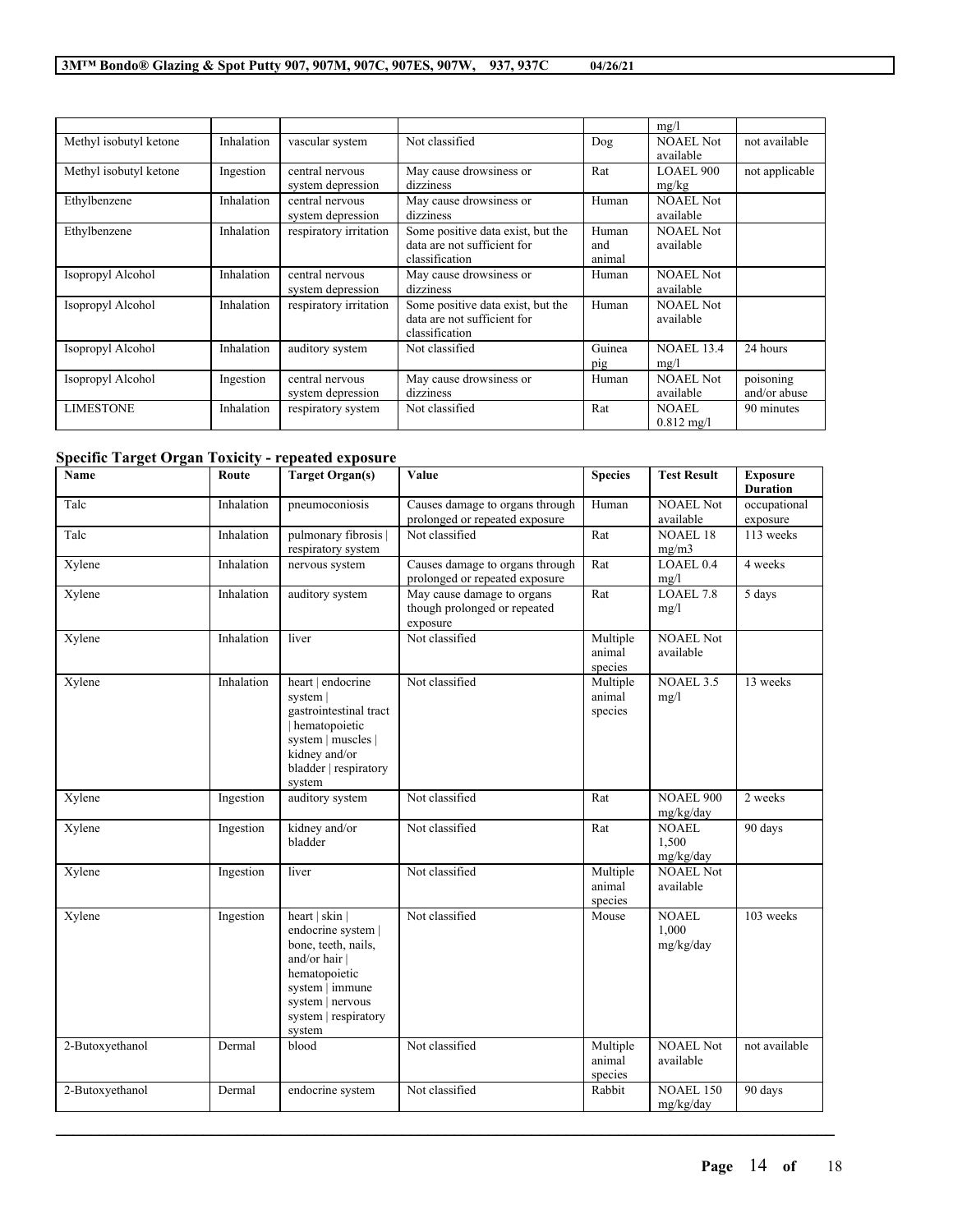| 2-Butoxyethanol               | Inhalation | liver                                     | Not classified | Rat                           | <b>NOAEL 2.4</b><br>mg/l            | 14 weeks      |
|-------------------------------|------------|-------------------------------------------|----------------|-------------------------------|-------------------------------------|---------------|
| 2-Butoxyethanol               | Inhalation | kidney and/or<br>bladder                  | Not classified | Rat                           | <b>NOAEL 0.15</b><br>mg/l           | 14 weeks      |
| 2-Butoxyethanol               | Inhalation | blood                                     | Not classified | Rat                           | $LOAEL$ 0.15<br>mg/l                | 6 months      |
| 2-Butoxyethanol               | Inhalation | endocrine system                          | Not classified | $\overline{Dog}$              | LOAEL 1.9<br>mg/l                   | 8 days        |
| 2-Butoxyethanol               | Ingestion  | blood                                     | Not classified | Rat                           | LOAEL 69<br>mg/kg/day               | 13 weeks      |
| 2-Butoxyethanol               | Ingestion  | kidney and/or<br>bladder                  | Not classified | Multiple<br>animal<br>species | <b>NOAEL Not</b><br>available       | not available |
| 1-methoxy-2-propyl<br>acetate | Inhalation | kidney and/or<br>bladder                  | Not classified | Rat                           | <b>NOAEL 16.2</b><br>mg/l           | 9 days        |
| 1-methoxy-2-propyl<br>acetate | Inhalation | olfactory system                          | Not classified | Mouse                         | $LOAEL$ 1.62<br>mg/l                | 9 days        |
| 1-methoxy-2-propyl<br>acetate | Inhalation | blood                                     | Not classified | Multiple<br>animal<br>species | <b>NOAEL 16.2</b><br>mg/l           | 9 days        |
| 1-methoxy-2-propyl<br>acetate | Ingestion  | endocrine system                          | Not classified | Rat                           | <b>NOAEL</b><br>1,000<br>mg/kg/day  | 44 days       |
| Acetone                       | Dermal     | eyes                                      | Not classified | Guinea<br>pig                 | <b>NOAEL Not</b><br>available       | 3 weeks       |
| Acetone                       | Inhalation | hematopoietic<br>system                   | Not classified | Human                         | <b>NOAEL 3</b><br>mg/l              | 6 weeks       |
| Acetone                       | Inhalation | immune system                             | Not classified | Human                         | <b>NOAEL 1.19</b><br>mg/l           | 6 days        |
| Acetone                       | Inhalation | kidney and/or<br>bladder                  | Not classified | Guinea<br>pig                 | $NOAEL$ 119<br>mg/l                 | not available |
| Acetone                       | Inhalation | heart   liver                             | Not classified | Rat                           | <b>NOAEL 45</b><br>mg/l             | 8 weeks       |
| Acetone                       | Ingestion  | kidney and/or<br>bladder                  | Not classified | Rat                           | <b>NOAEL 900</b><br>mg/kg/day       | 13 weeks      |
| Acetone                       | Ingestion  | heart                                     | Not classified | Rat                           | <b>NOAEL</b><br>2,500<br>mg/kg/day  | 13 weeks      |
| Acetone                       | Ingestion  | hematopoietic<br>system                   | Not classified | Rat                           | <b>NOAEL 200</b><br>mg/kg/day       | 13 weeks      |
| Acetone                       | Ingestion  | liver                                     | Not classified | Mouse                         | <b>NOAEL</b><br>3,896<br>mg/kg/day  | 14 days       |
| Acetone                       | Ingestion  | eyes                                      | Not classified | Rat                           | <b>NOAEL</b><br>3,400<br>mg/kg/day  | 13 weeks      |
| Acetone                       | Ingestion  | respiratory system                        | Not classified | Rat                           | <b>NOAEL</b><br>2,500<br>mg/kg/day  | 13 weeks      |
| Acetone                       | Ingestion  | muscles                                   | Not classified | Rat                           | <b>NOAEL</b><br>$2,500$ mg/kg       | 13 weeks      |
| Acetone                       | Ingestion  | skin   bone, teeth,<br>nails, and/or hair | Not classified | Mouse                         | <b>NOAEL</b><br>11,298<br>mg/kg/day | 13 weeks      |
| Methyl isobutyl ketone        | Inhalation | liver                                     | Not classified | Rat                           | NOAEL 0.41<br>mg/l                  | 13 weeks      |
| Methyl isobutyl ketone        | Inhalation | heart                                     | Not classified | Multiple<br>animal<br>species | <b>NOAEL 0.8</b><br>mg/l            | 2 weeks       |
| Methyl isobutyl ketone        | Inhalation | kidney and/or<br>bladder                  | Not classified | Multiple<br>animal<br>species | <b>NOAEL 0.4</b><br>mg/l            | 90 days       |
| Methyl isobutyl ketone        | Inhalation | respiratory system                        | Not classified | Multiple<br>animal<br>species | NOAEL 4.1<br>mg/l                   | 14 weeks      |
| Methyl isobutyl ketone        | Inhalation | endocrine system  <br>hematopoietic       | Not classified | Multiple<br>animal            | NOAEL 0.41<br>mg/l                  | 90 days       |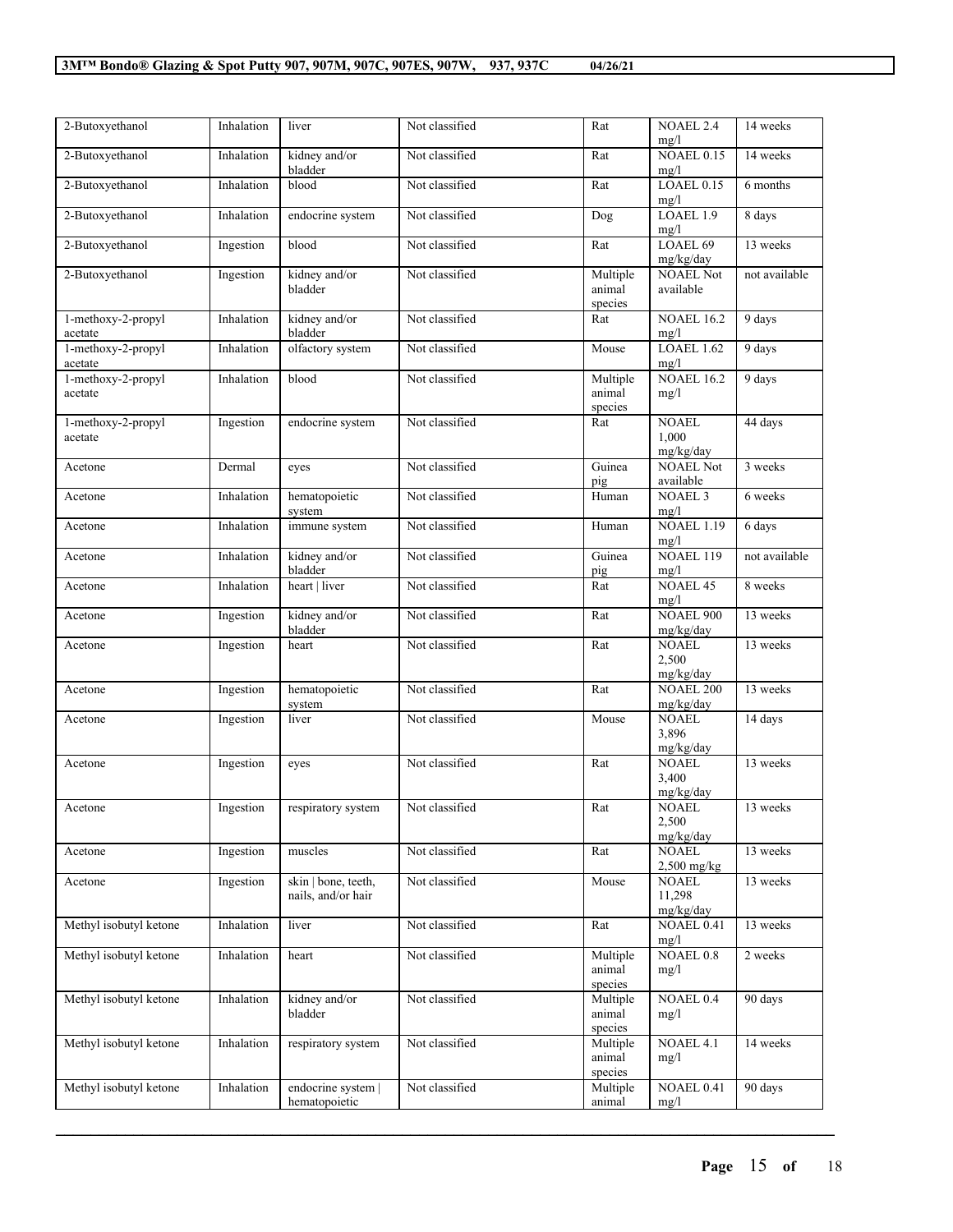|                        |            | system                                                                              |                                                                                    | species                       |                                    |                          |
|------------------------|------------|-------------------------------------------------------------------------------------|------------------------------------------------------------------------------------|-------------------------------|------------------------------------|--------------------------|
| Methyl isobutyl ketone | Inhalation | nervous system                                                                      | Not classified                                                                     | Multiple<br>animal<br>species | NOAEL 0.41<br>mg/l                 | 13 weeks                 |
| Methyl isobutyl ketone | Ingestion  | endocrine system  <br>hematopoietic<br>system   liver  <br>kidney and/or<br>bladder | Not classified                                                                     | Rat                           | <b>NOAEL</b><br>1,000<br>mg/kg/day | 13 weeks                 |
| Methyl isobutyl ketone | Ingestion  | heart   immune<br>system   muscles  <br>nervous system  <br>respiratory system      | Not classified                                                                     | Rat                           | NOAEL<br>1.040<br>mg/kg/day        | 120 days                 |
| Ethylbenzene           | Inhalation | kidney and/or<br>bladder                                                            | Some positive data exist, but the<br>data are not sufficient for<br>classification | Rat                           | <b>NOAEL 1.1</b><br>mg/l           | 2 years                  |
| Ethylbenzene           | Inhalation | liver                                                                               | Some positive data exist, but the<br>data are not sufficient for<br>classification | Mouse                         | <b>NOAEL 1.1</b><br>mg/l           | $103$ weeks              |
| Ethylbenzene           | Inhalation | hematopoietic<br>system                                                             | Not classified                                                                     | Rat                           | <b>NOAEL 3.4</b><br>mg/l           | 28 days                  |
| Ethylbenzene           | Inhalation | auditory system                                                                     | Not classified                                                                     | Rat                           | NOAEL 2.4<br>mg/l                  | 5 days                   |
| Ethylbenzene           | Inhalation | endocrine system                                                                    | Not classified                                                                     | Mouse                         | NOAEL 3.3<br>mg/l                  | 103 weeks                |
| Ethylbenzene           | Inhalation | gastrointestinal tract                                                              | Not classified                                                                     | Rat                           | NOAEL 3.3<br>mg/l                  | 2 years                  |
| Ethylbenzene           | Inhalation | bone, teeth, nails,<br>and/or hair  <br>muscles                                     | Not classified                                                                     | Multiple<br>animal<br>species | NOAEL4.2<br>mg/l                   | 90 days                  |
| Ethylbenzene           | Inhalation | heart   immune<br>system   respiratory<br>system                                    | Not classified                                                                     | Multiple<br>animal<br>species | NOAEL 3.3<br>mg/l                  | 2 years                  |
| Ethylbenzene           | Ingestion  | liver   kidney and/or<br>bladder                                                    | Not classified                                                                     | Rat                           | <b>NOAEL 680</b><br>mg/kg/day      | 6 months                 |
| Isopropyl Alcohol      | Inhalation | kidney and/or<br>bladder                                                            | Not classified                                                                     | Rat                           | <b>NOAEL 12.3</b><br>mg/l          | 24 months                |
| Isopropyl Alcohol      | Inhalation | nervous system                                                                      | Not classified                                                                     | Rat                           | <b>NOAEL 12</b><br>mg/l            | 13 weeks                 |
| Isopropyl Alcohol      | Ingestion  | kidney and/or<br>bladder                                                            | Not classified                                                                     | Rat                           | <b>NOAEL 400</b><br>mg/kg/day      | 12 weeks                 |
| Iron Oxide (FE2O3)     | Inhalation | pulmonary fibrosis  <br>pneumoconiosis                                              | Not classified                                                                     | Human                         | <b>NOAEL Not</b><br>available      | occupational<br>exposure |
| <b>LIMESTONE</b>       | Inhalation | respiratory system                                                                  | Not classified                                                                     | Human                         | <b>NOAEL Not</b><br>available      | occupational<br>exposure |

### **Aspiration Hazard**

| Name                   | Value                                                         |
|------------------------|---------------------------------------------------------------|
| Xvlene                 | Aspiration hazard                                             |
| Methyl isobutyl ketone | Some positive data exist, but the data are not sufficient for |
|                        | classification                                                |
| Ethylbenzene           | Aspiration hazard                                             |

Please contact the address or phone number listed on the first page of the SDS for additional toxicological information **on this material and/or its components.**

# **SECTION 12: Ecological information**

### **Ecotoxicological information**

Please contact the address or phone number listed on the first page of the SDS for additional ecotoxicological information on this material and/or its components.

 $\mathcal{L}_\mathcal{L} = \mathcal{L}_\mathcal{L} = \mathcal{L}_\mathcal{L} = \mathcal{L}_\mathcal{L} = \mathcal{L}_\mathcal{L} = \mathcal{L}_\mathcal{L} = \mathcal{L}_\mathcal{L} = \mathcal{L}_\mathcal{L} = \mathcal{L}_\mathcal{L} = \mathcal{L}_\mathcal{L} = \mathcal{L}_\mathcal{L} = \mathcal{L}_\mathcal{L} = \mathcal{L}_\mathcal{L} = \mathcal{L}_\mathcal{L} = \mathcal{L}_\mathcal{L} = \mathcal{L}_\mathcal{L} = \mathcal{L}_\mathcal{L}$ 

# **Chemical fate information**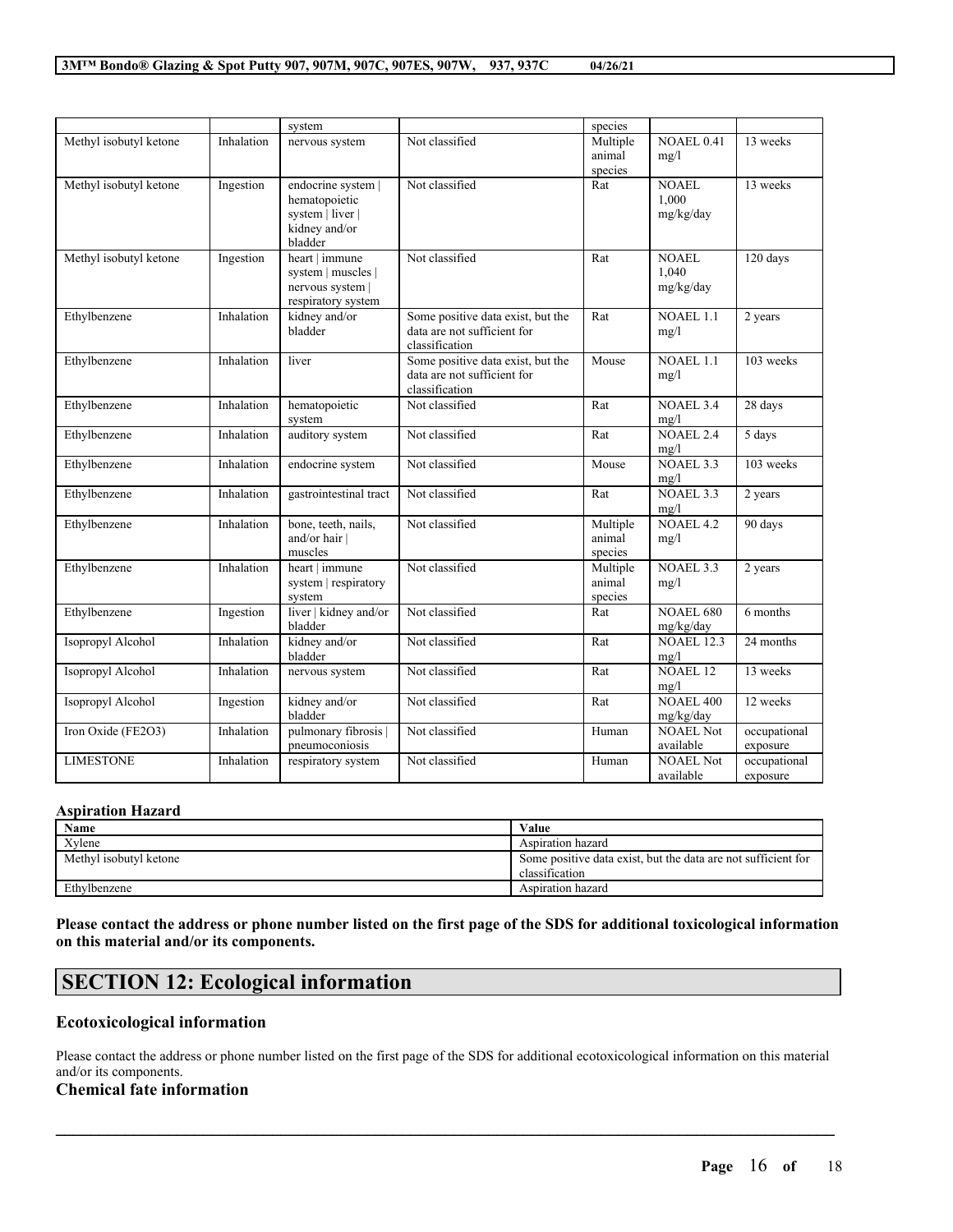Please contact the address or phone number listed on the first page of the SDS for additional chemical fate information on this material and/or its components.

# **SECTION 13: Disposal considerations**

### **13.1. Disposal methods**

Dispose of contents/ container in accordance with the local/regional/national/international regulations.

Incinerate in a permitted waste incineration facility. As a disposal alternative, utilize an acceptable permitted waste disposal facility. Empty drums/barrels/containers used for transporting and handling hazardous chemicals (chemical substances/mixtures/preparations classified as Hazardous as per applicable regulations) shall be considered, stored, treated & disposed of as hazardous wastes unless otherwise defined by applicable waste regulations. Consult with the respective regulating authorities to determine the available treatment and disposal facilities.

# **SECTION 14: Transport Information**

For Transport Information, please visit http://3M.com/Transportinfo or call 1-800-364-3577 or 651-737-6501.

# **SECTION 15: Regulatory information**

## **15.1. US Federal Regulations**

Contact 3M for more information.

#### **EPCRA 311/312 Hazard Classifications:**

**Physical Hazards**

Flammable (gases, aerosols, liquids, or solids)

| <b>Health Hazards</b>                                        |  |
|--------------------------------------------------------------|--|
| Carcinogenicity                                              |  |
| Reproductive toxicity                                        |  |
| Serious eye damage or eye irritation                         |  |
| Specific target organ toxicity (single or repeated exposure) |  |

#### Section 313 Toxic Chemicals subject to the reporting requirements of that section and 40 CFR part 372 (EPCRA):

| Ingredient             | <b>C.A.S. No</b> | $\%$ by Wt               |  |
|------------------------|------------------|--------------------------|--|
| Xvlene                 | 1330-20-7        | Trade Secret 6 - 12      |  |
| Methyl isobutyl ketone | $108 - 10 - 1$   | Trade Secret 1 - 5       |  |
| Ethylbenzene           | $100 - 41 - 4$   | Trade Secret 1 - 4       |  |
| DIBUTYL PHTHALATE      | $84 - 74 - 2$    | Trade Secret $0.5 - 1.5$ |  |

# **15.2. State Regulations**

Contact 3M for more information.

# **15.3. Chemical Inventories**

The components of this product are in compliance with the chemical notification requirements of TSCA. All required components of this product are listed on the active portion of the TSCA Inventory.

 $\mathcal{L}_\mathcal{L} = \mathcal{L}_\mathcal{L} = \mathcal{L}_\mathcal{L} = \mathcal{L}_\mathcal{L} = \mathcal{L}_\mathcal{L} = \mathcal{L}_\mathcal{L} = \mathcal{L}_\mathcal{L} = \mathcal{L}_\mathcal{L} = \mathcal{L}_\mathcal{L} = \mathcal{L}_\mathcal{L} = \mathcal{L}_\mathcal{L} = \mathcal{L}_\mathcal{L} = \mathcal{L}_\mathcal{L} = \mathcal{L}_\mathcal{L} = \mathcal{L}_\mathcal{L} = \mathcal{L}_\mathcal{L} = \mathcal{L}_\mathcal{L}$ 

Contact 3M for more information.

# **15.4. International Regulations**